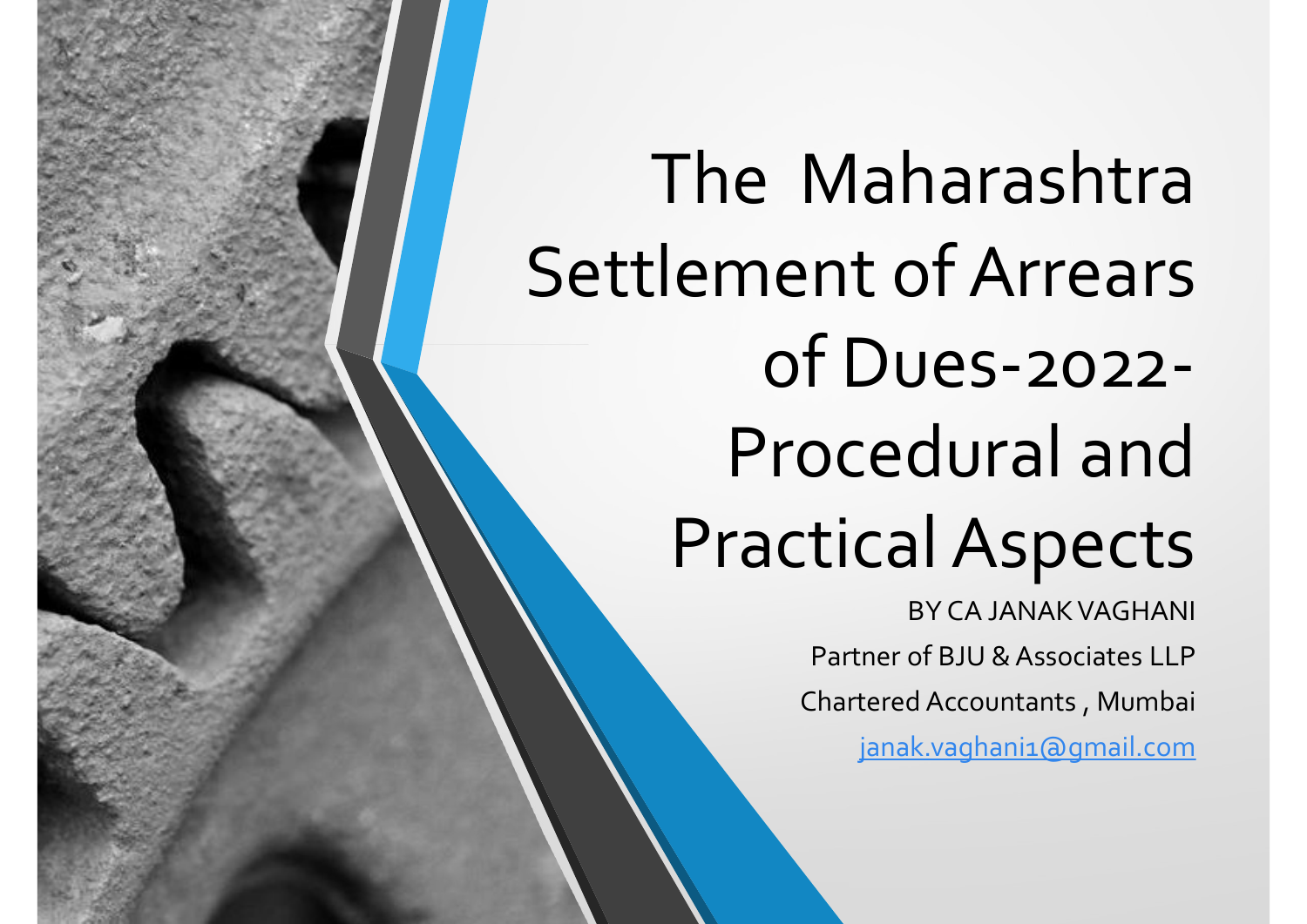- Arrears of Tax defined in section 2(1)(d) needs to be ascertained
- As the extent of benefit and quantum of benefit depends upon the types of arrears of tax.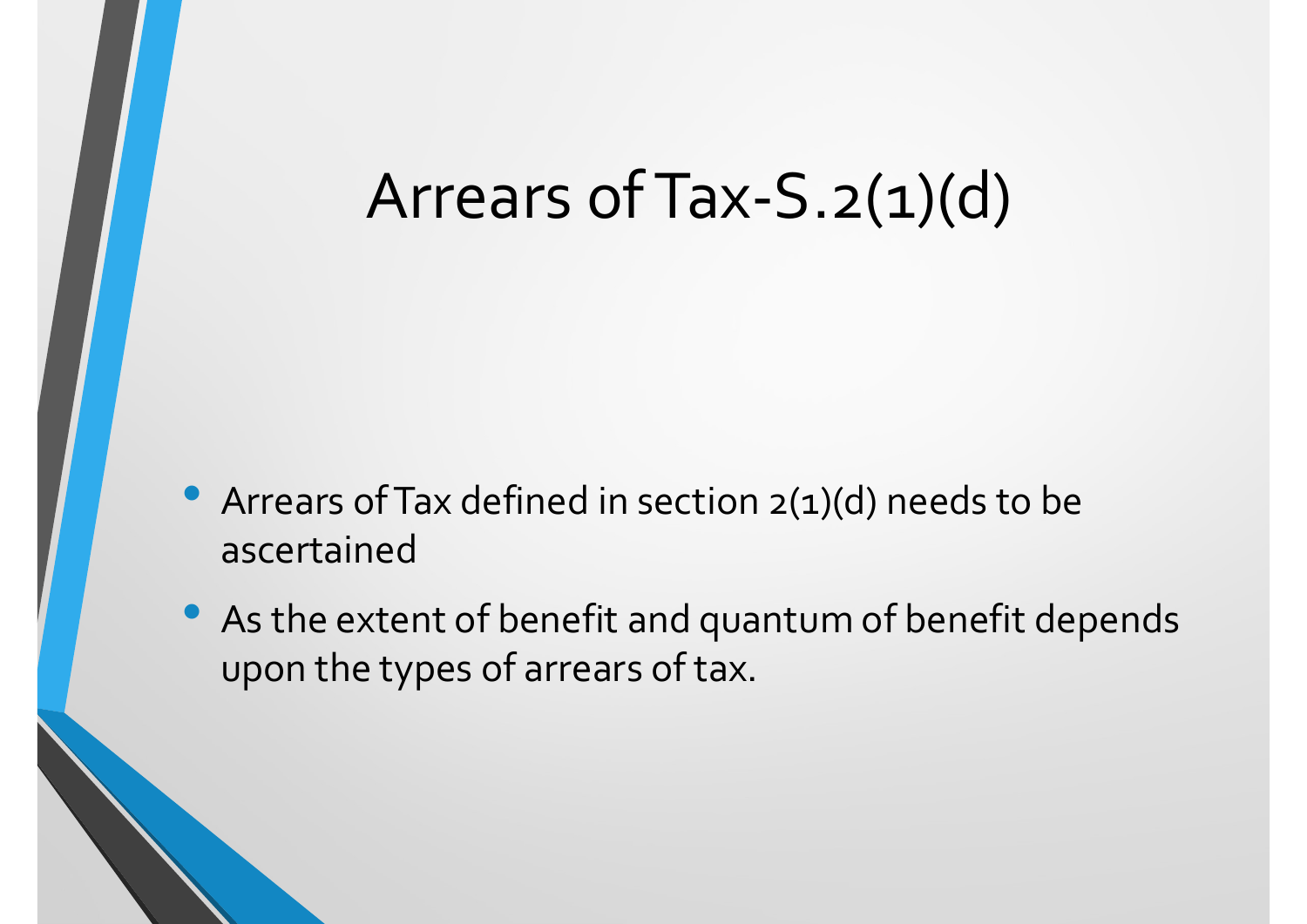- Following types of arrears of tax qualified for the settlement under the act
- i) Statutory tax dues
- ii) Unpaid returned tax dues and
- iii) Amount of tax recommended by the Vat Auditor whether recommended or not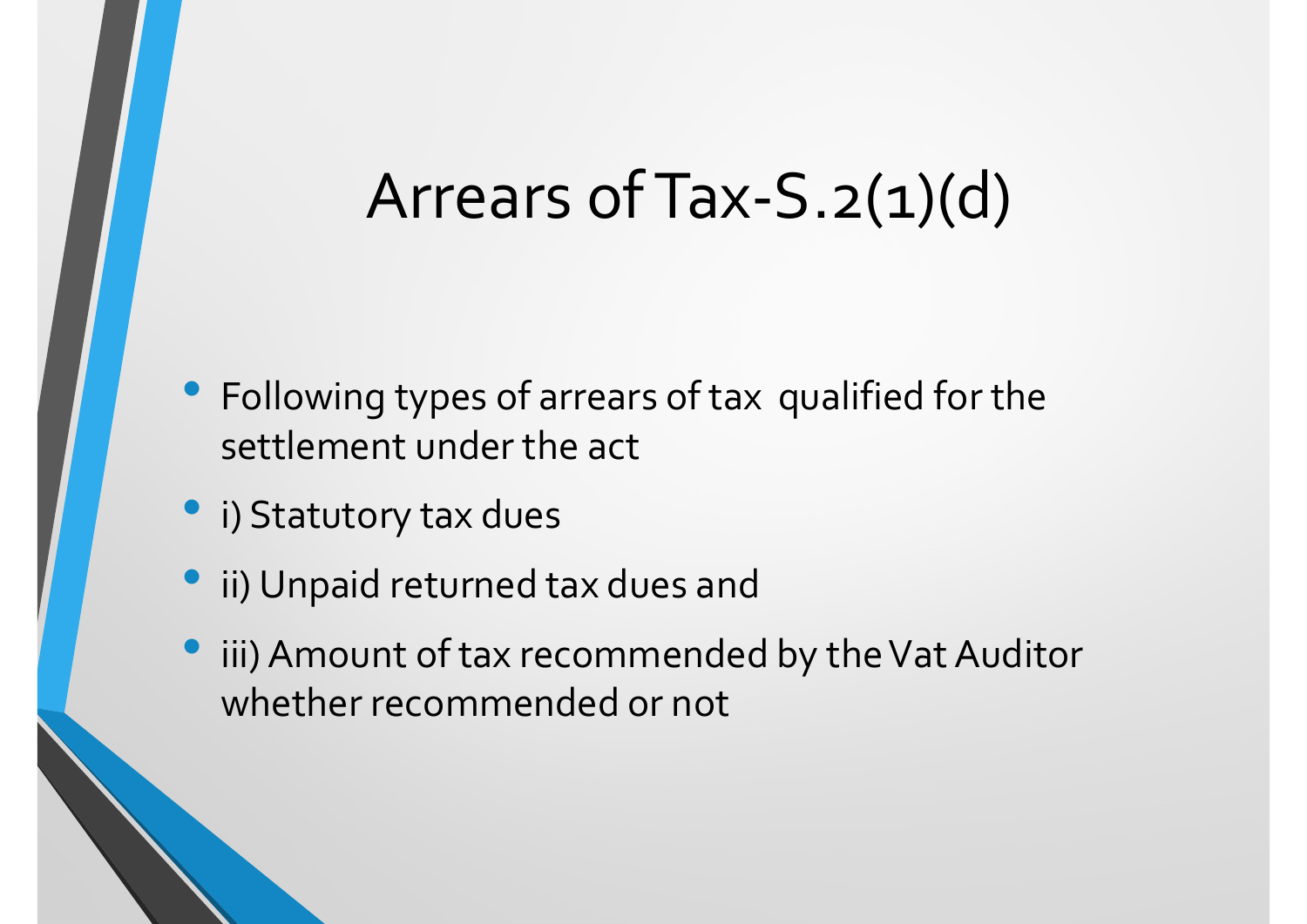- When statutory order is passed then the unpaid returned tax dues and Vat audit report tax dues will merge in the statutory order .
- Therefore, from statutory order one needs to ascertain the unpaid returned tax amount or Vat audit report tax amount to determine the amount of un-disputed tax and disputed tax.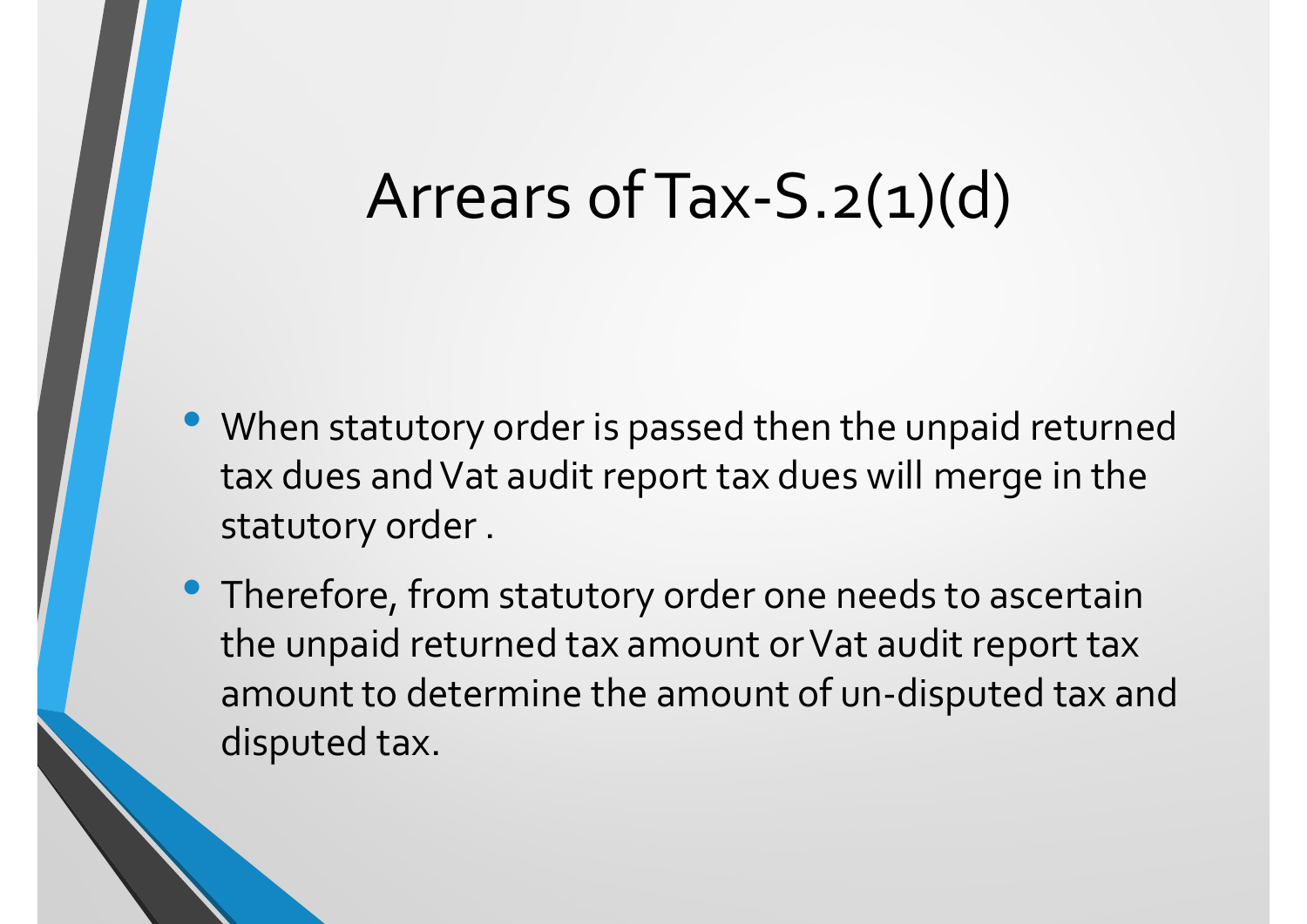- When no order is passed for any period or order is passed and vat audit report for that period contains the recommendation for the payment of tax dues
- Then Vat audit report tax dues needs to be bifurcated for accepted and not accepted tax dues.
- As clarified by the circular the accepted amount will be considered as undisputed tax and remaining amount will be considered as disputed tax.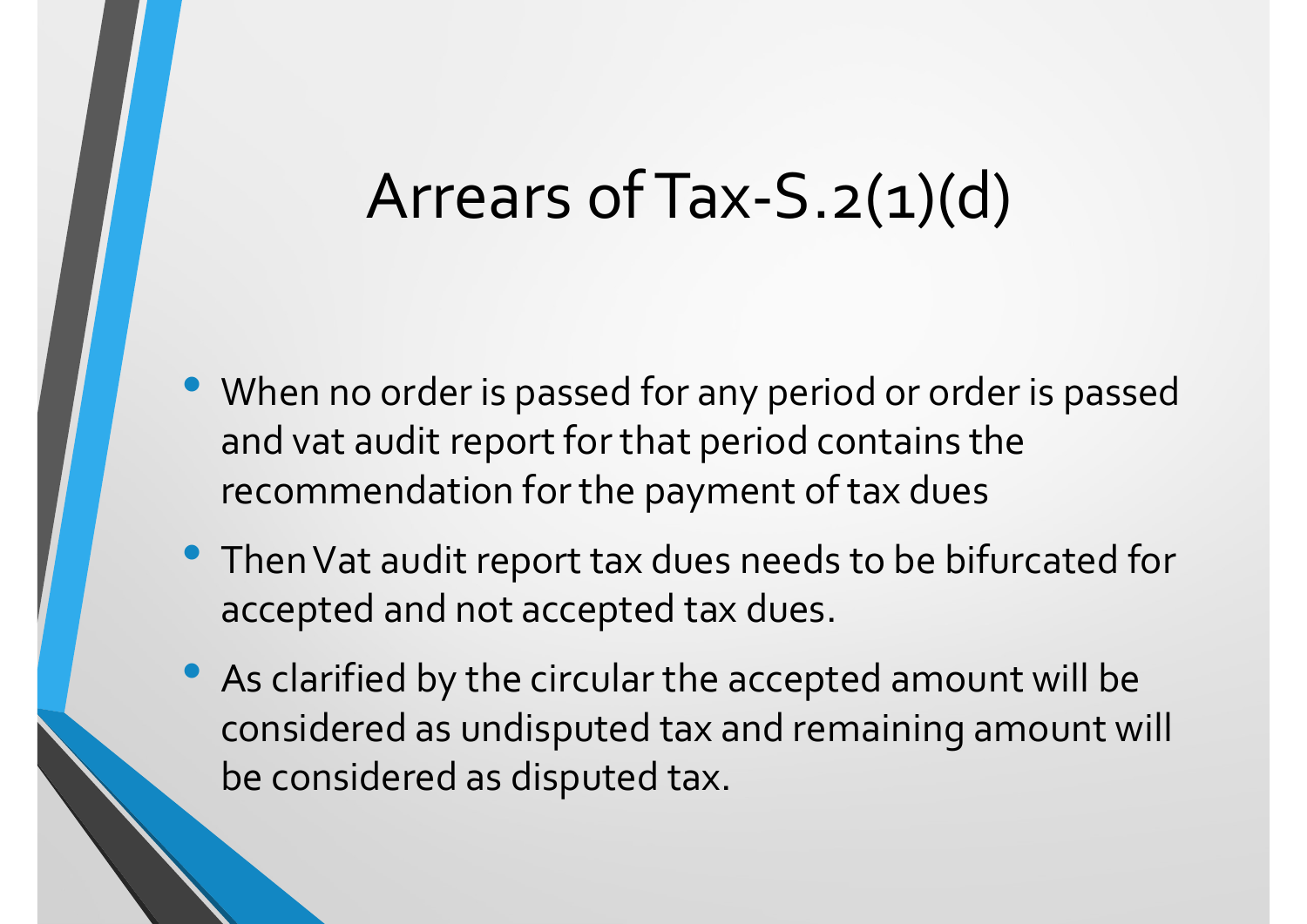- When any order is passed then the tax dues needs to be Arrears of Tax-S.2(1)(d)<br>When any order is passed then the tax dues needs to be<br>analysed to ascertain the amount of un-disputed or<br>disputed tax.<br>If it contains any amount of tax referred in the definition disputed tax.
- If it contains any amount of tax referred in the definition of undisputed tax (S.2(1)(q), then it will be considered as undisputed tax for the purpose of the settlement Act.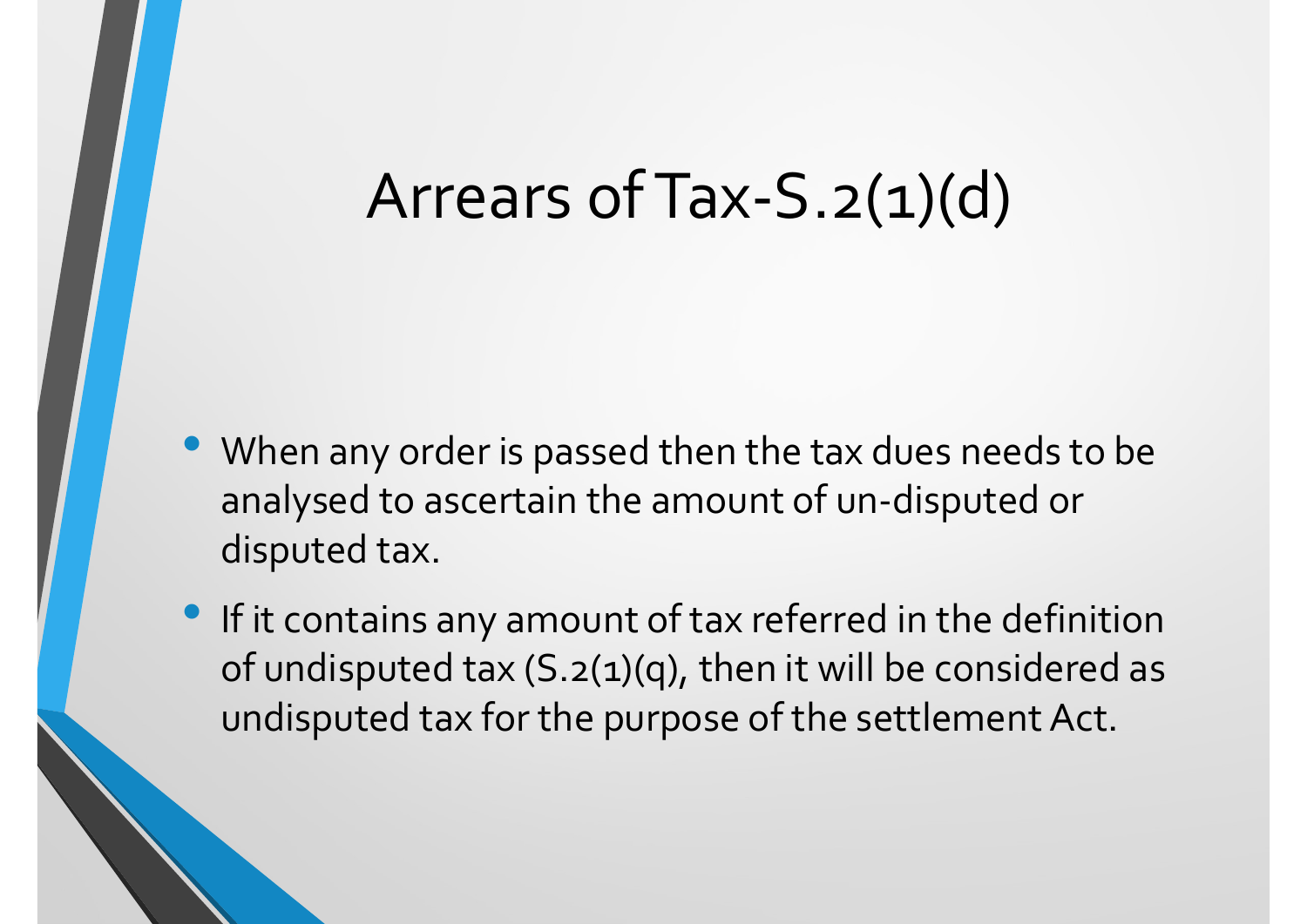#### • Example

- The assessment order passed for the period 2015-16 and dues position is as under;-
- Tax 10,00,000
- · Interest 7,50,000
- Penalty 2,50,000
- Total 20,00,000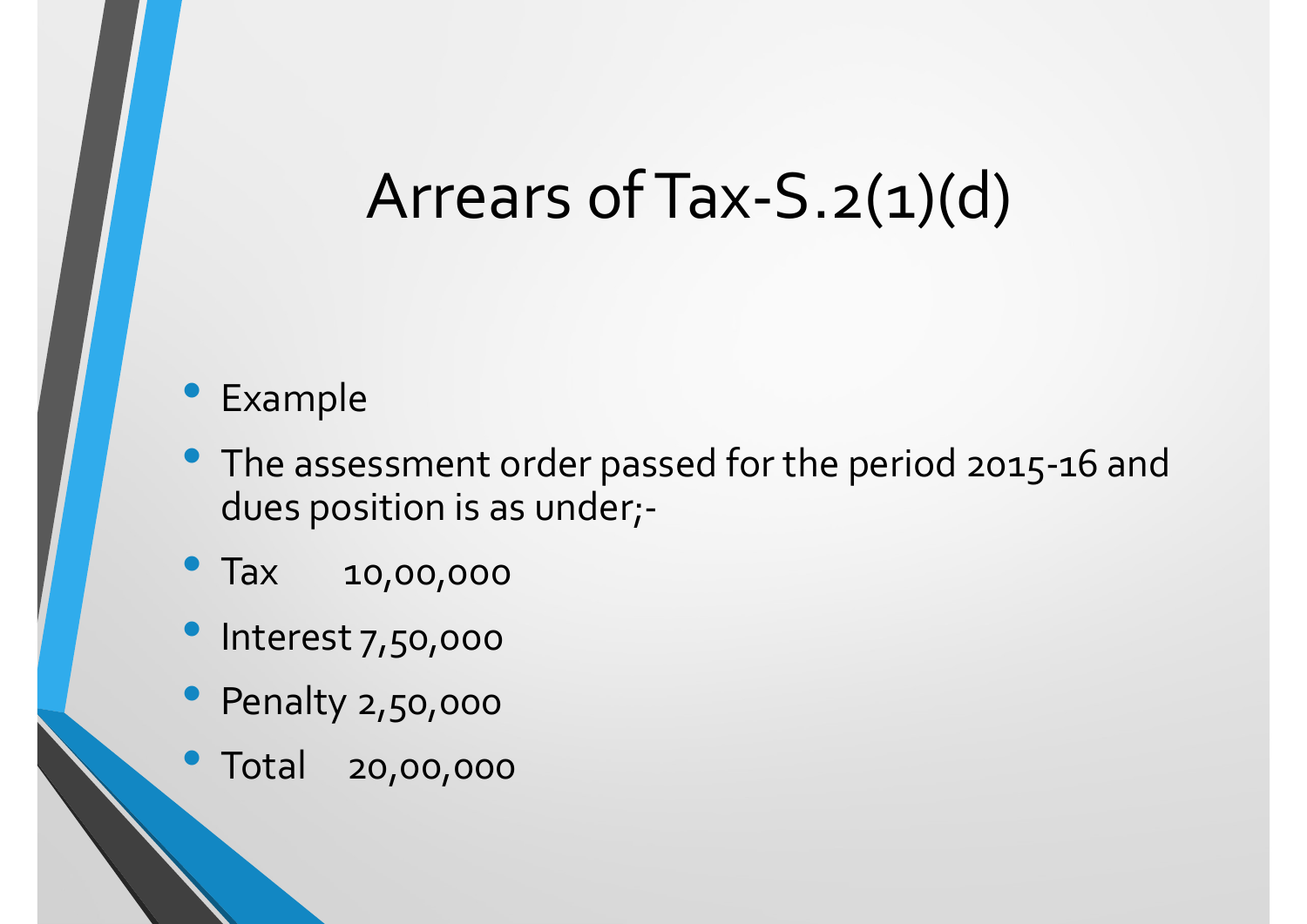- In this case if the tax dues as per order includes un paid Arrears of Tax-S. 2(1)(d)<br>In this case if the tax dues as per order includes un paid<br>returned dues of RS. 2,00,000/- and balance Rs. 8,00,000<br>is for disallowance of set off,<br>Then Rs 2.00,000 is undisputed tax and no waive is for disallowance of set off ,
- Then Rs 2,00,000 is undisputed tax and no waiver to be paid in full
- Rs. 8,00,000 will be disputed tax and to pay 50% and balance 50% will be eligible for the waiver.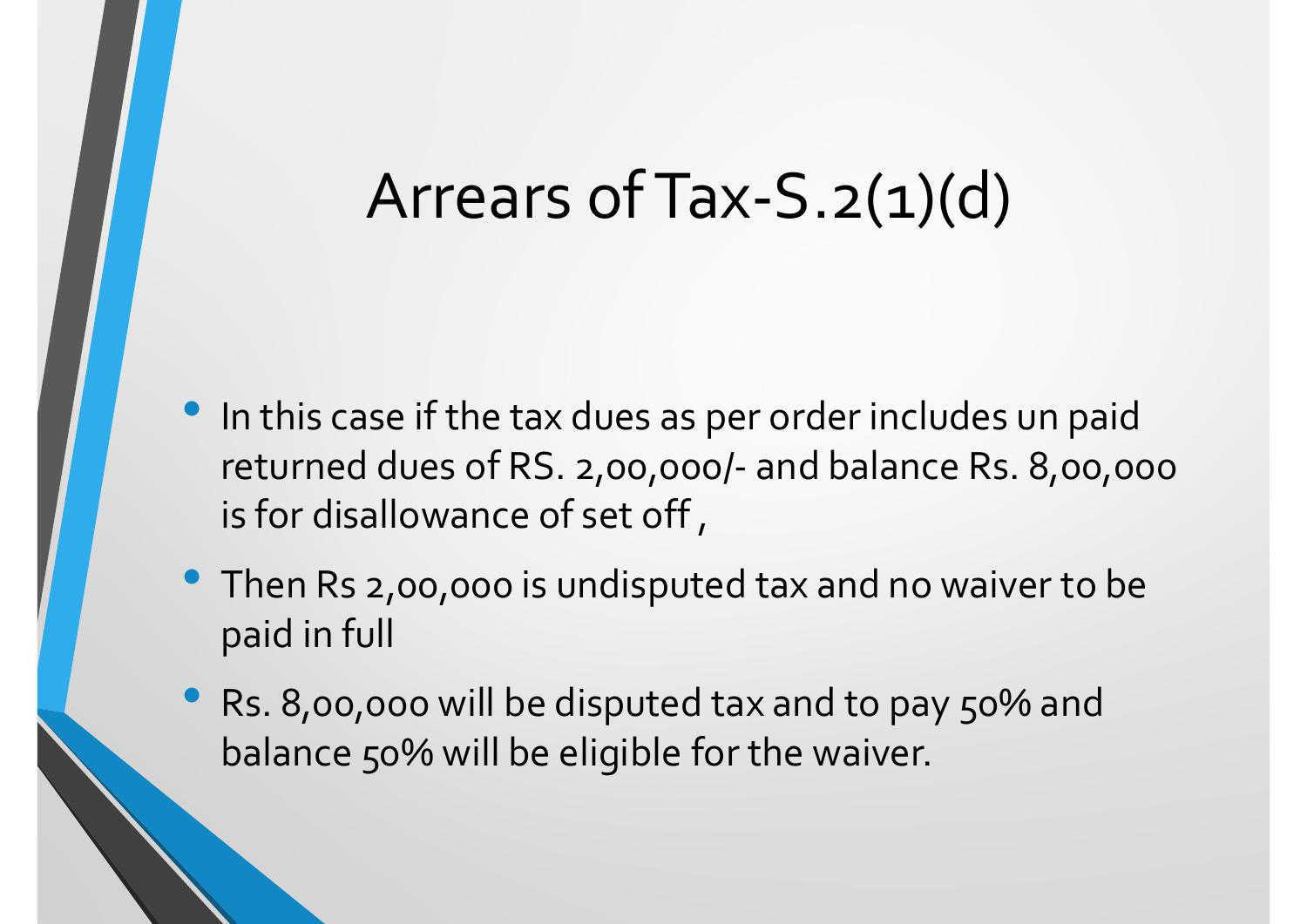- Arrears of Tax-S.2(1)(d)<br>• Suppose in the above example the amount tof tax dues as per<br>the assessment order includes the amount of tax<br>recommended by the Vat for dispute in rate of tax on sale of the assessment order includes the amount of tax recommended by the Vat for dispute in rate of tax on sale of goods on which tax was paid at 5% instead of 12.5%.
- Then this differential amount of tax will still be considered as disputed tax if the recommendation of the vat auditor is not accepted
- If it is accepted, then it will be considered as undisputed tax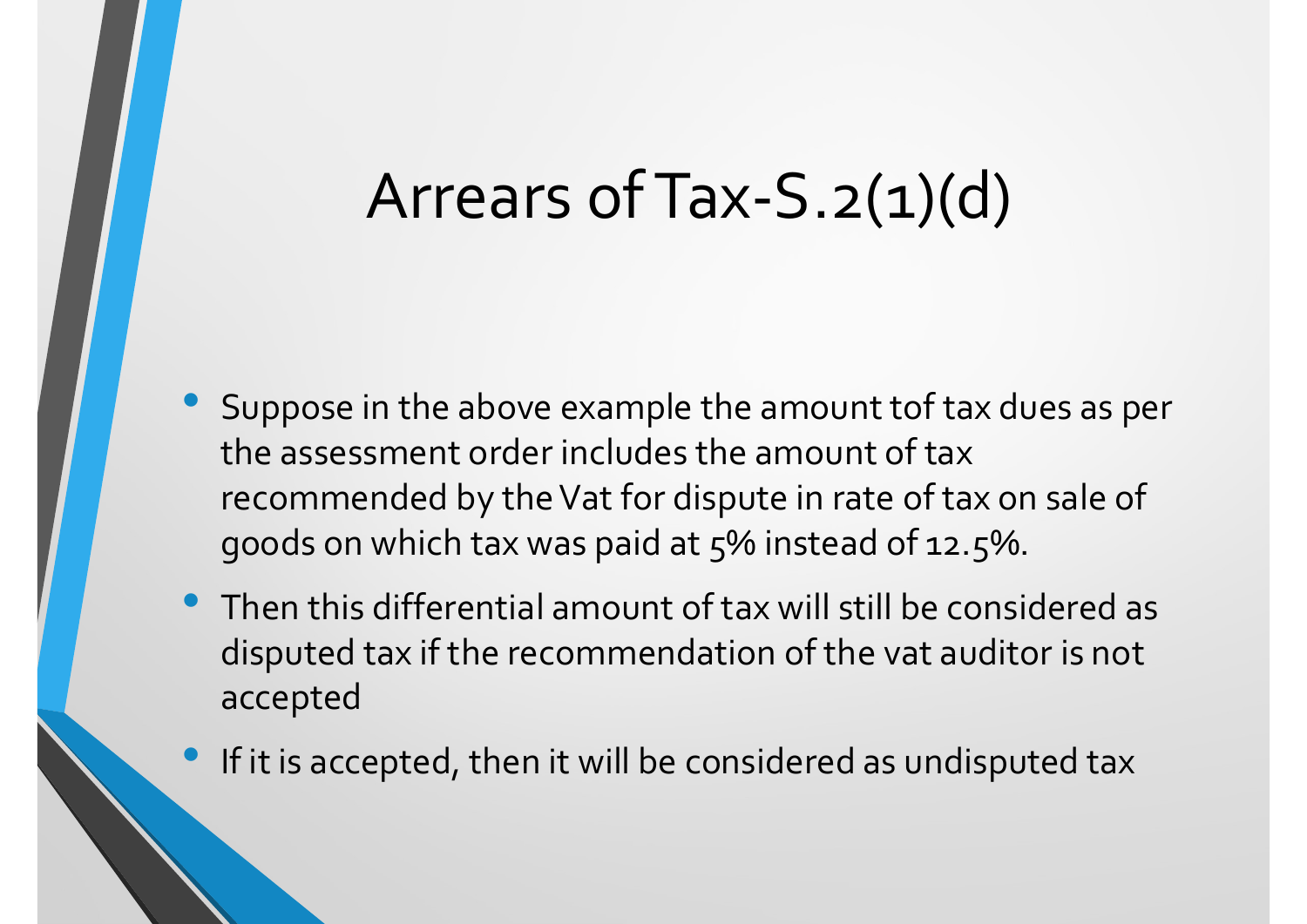# Eligible Sum-S.2(1) (d)

- The arrears of tax, interest, penalty and late fees pertains to the specified period is eligible for the settlement and includes
- Interest payable on the admitted tax under the relevant Acts for the specified.
- Many times, while filing the return the interest payable for tax not paid is not shown. The interest payable on late or nonpayment of tax, as per return filed, is also eligible for the Waiver.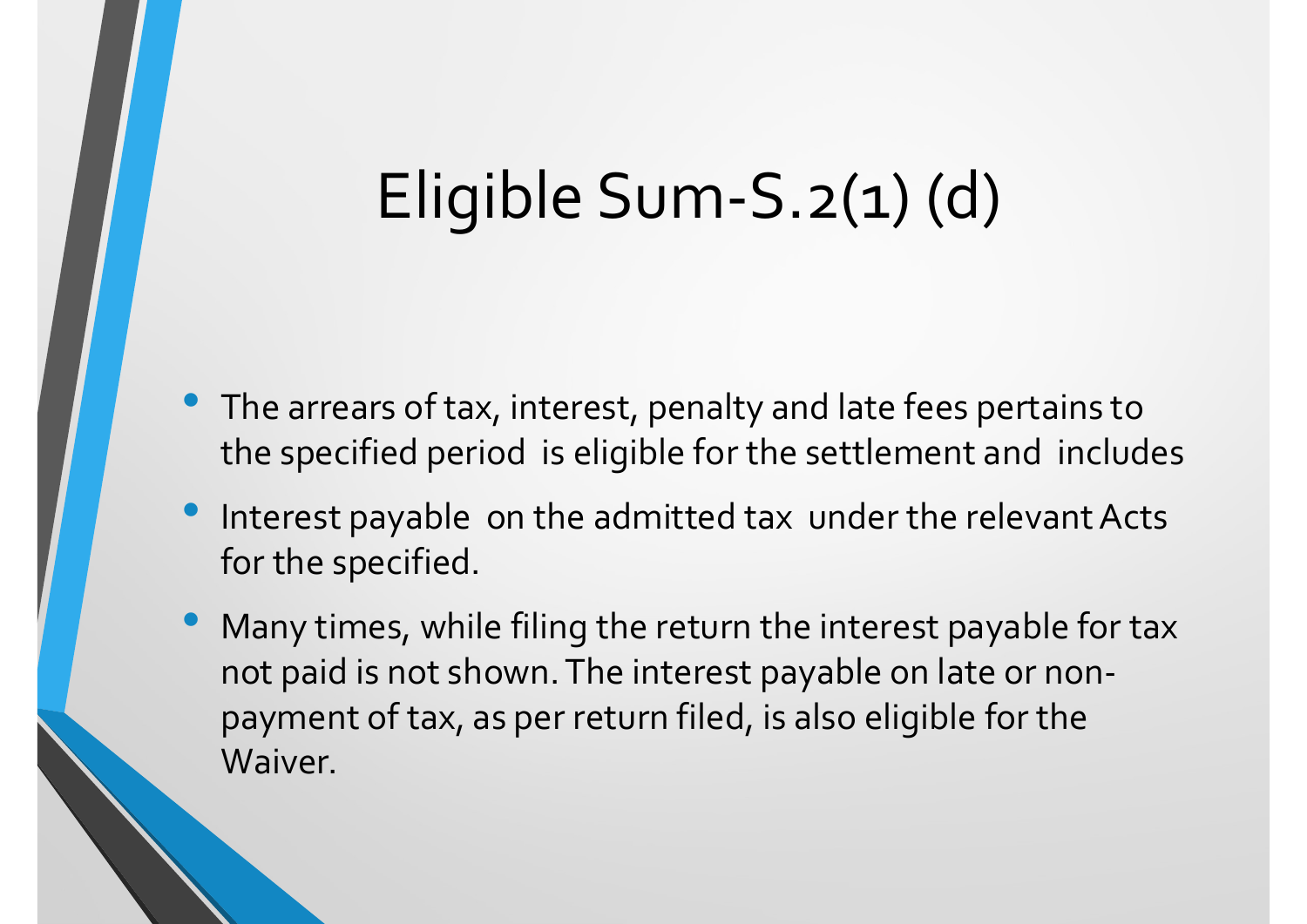# Eligible Sum-S.2(1) (d)

Eligible Sum-S.2(1) (d)<br>The issue of calculation of interest will arise in cae of the<br>unpaid returned dues and un-paid amount of tax<br>recommended by the Vat Auditor for which no order is unpaid returned dues and un-paid amount of tax recommended by the Vat Auditor for which no order is passed.

In such case one needs to calculate the amount of interest up to the date of payment of tax.

Example if the tax is paid on 22/04/22 then interest up to this date will have to be calculated.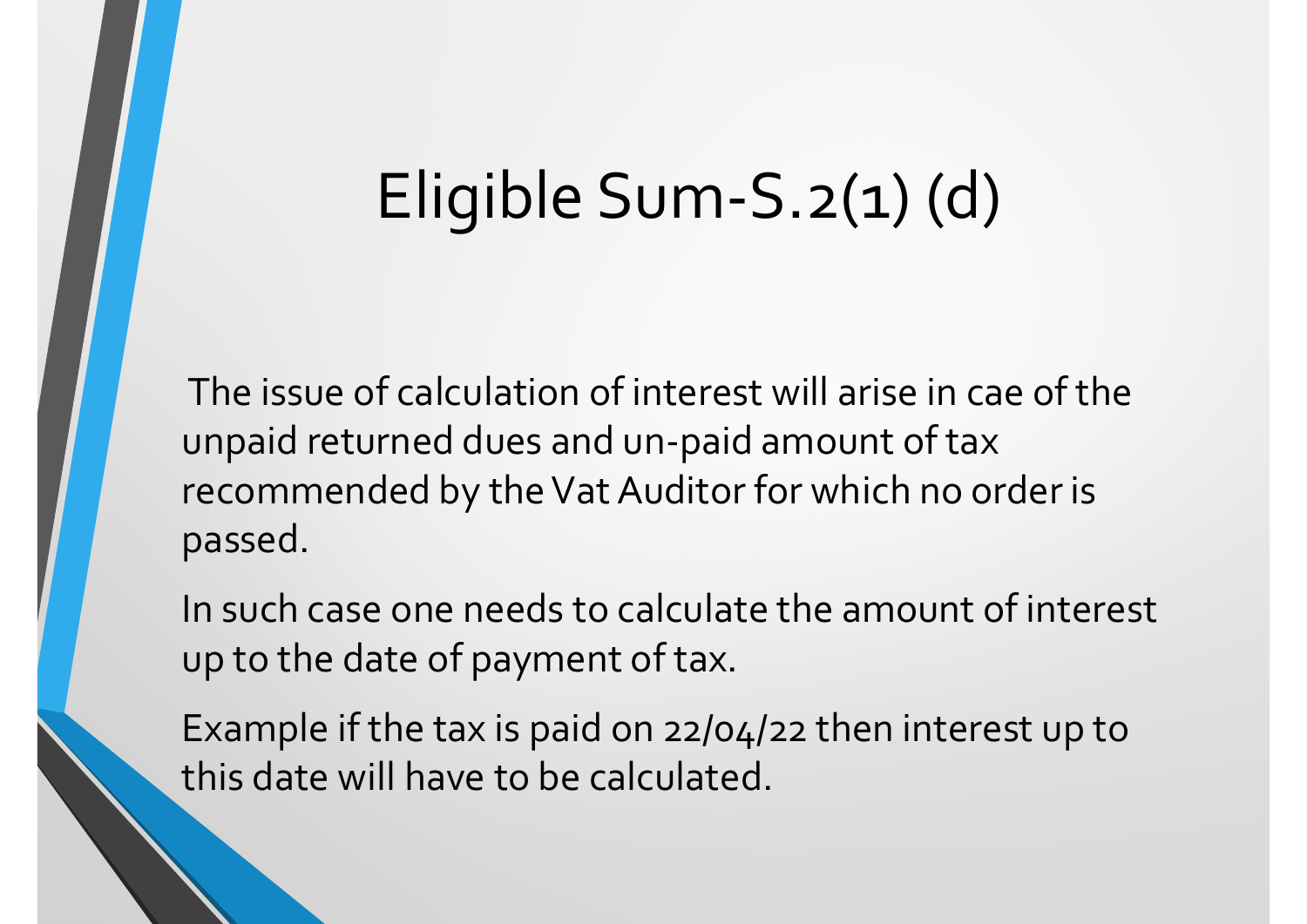- Section 5 of the act provides for eligibility to opt for the Scheme in cases where the department has filed;-
- reference or
- an appeal before the Maharashtra Sales Tax Tribunal or
- the Courts.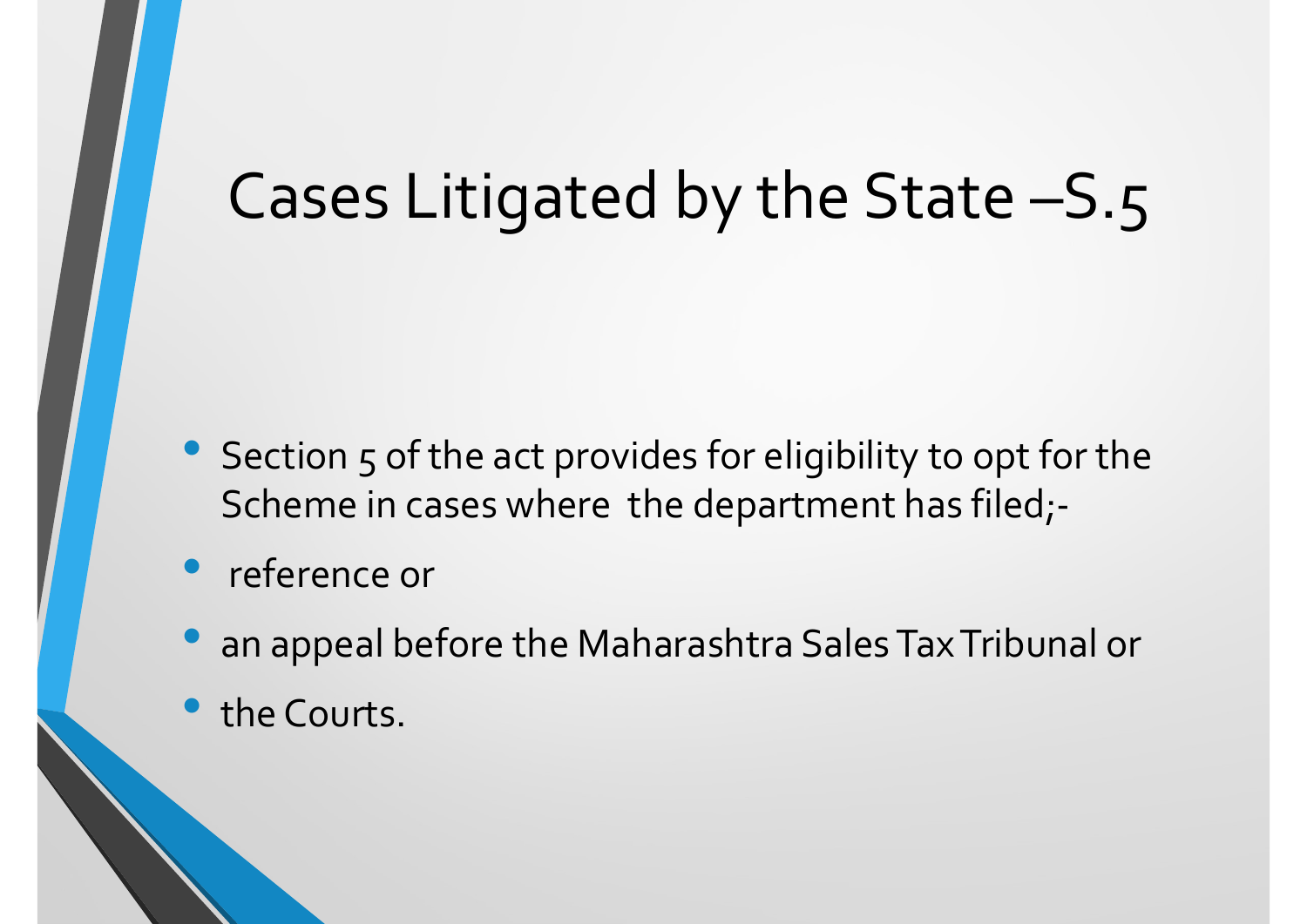- In such case the dues as per the order against which the tribunal allowed appeal is to be considered for the settlement act.
- If more than on issue was agitated before the tribunal and only one issue was taken up before higher forum, then no clarity how to determine the eligible sum for the settlement act.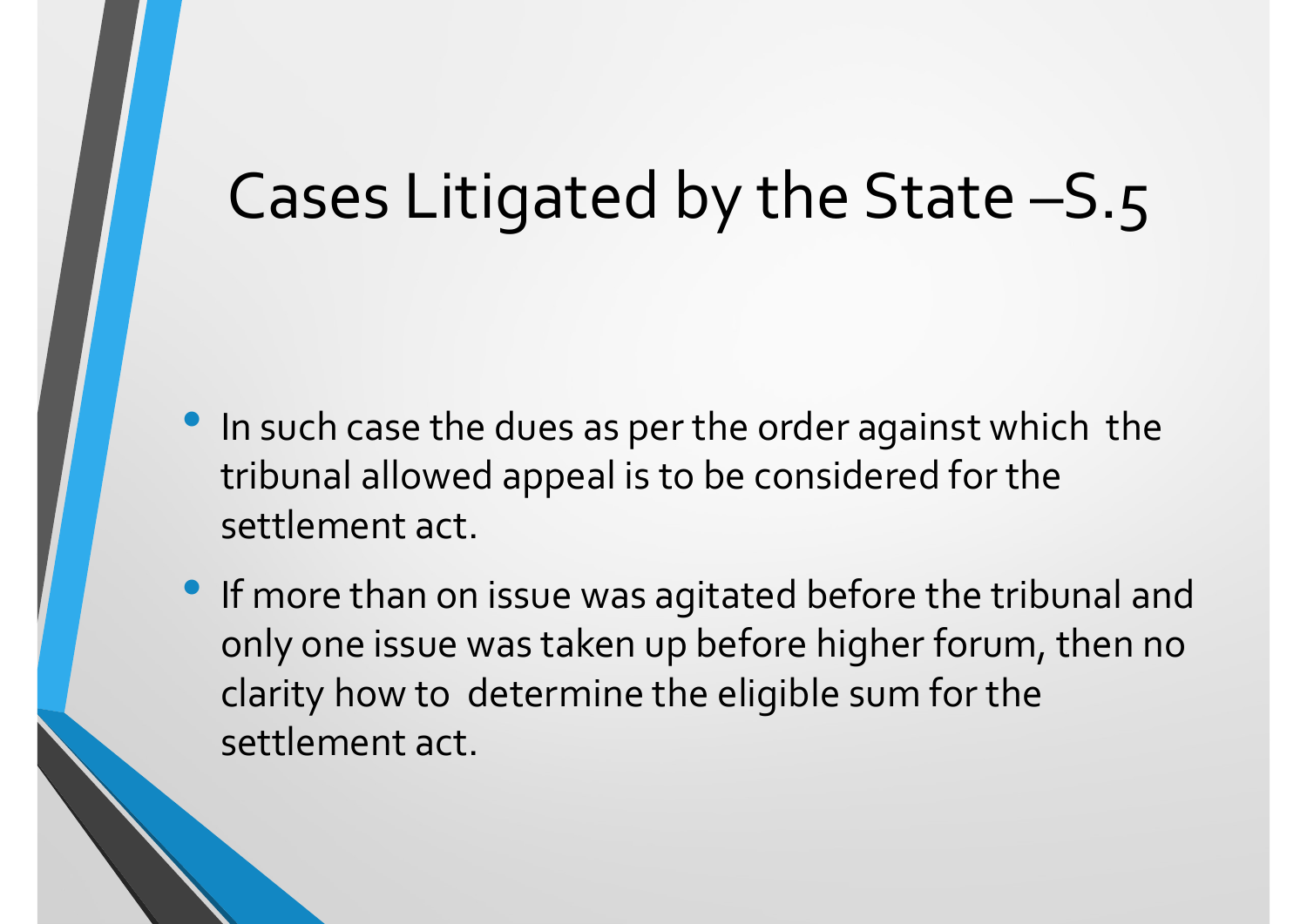- Take example, the tribunal allowed appeal for levy of tax on ex bond sale and also allowed set off.
- The department files appeal before the Bombay High Court against the decision of tribunal for allowing appeal for levy of tax ex bond sale.
- In this case from the dues as per appeal order one has to ascertain the disputed amount of tax relating to ex bond sales . This is also clarified by the trade circular.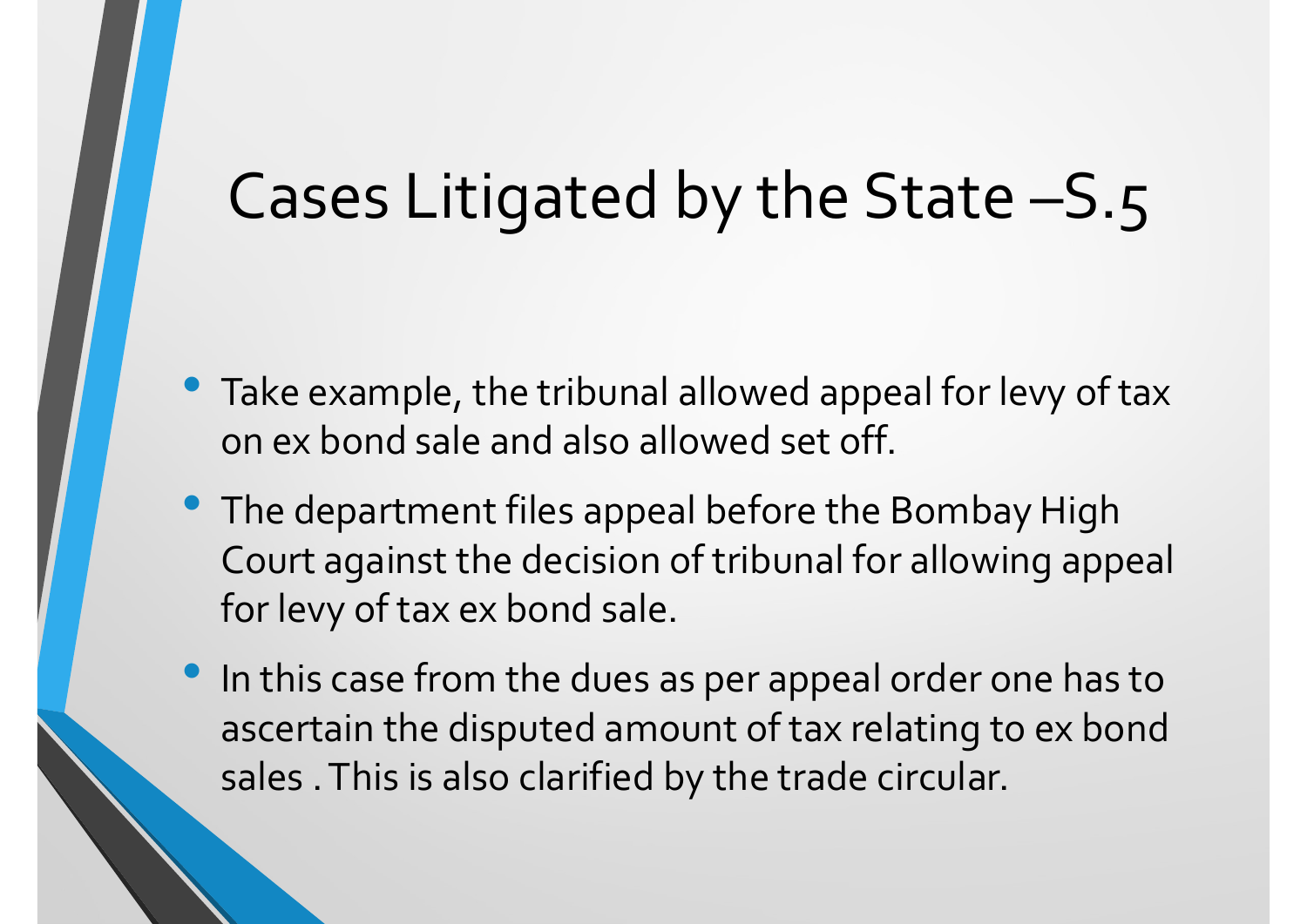- Suppose in the above example tax dues for ex bond sale is RS. Cases Litigated by the State —S.5<br>Suppose in the above example tax dues for ex bond sale is RS.<br>5,00,000/- and part payment made in appeal before the first<br>and second appeal is Rs.2,50,000 which includes for<br>disallowance o and second appeal is Rs.2,50,000 which includes for disallowance of set off also which is not agitated before the High Court by the department. • Suppose in the above example tax dues for ex bond sale is RS.<br>5,00,000/- and part payment made in appeal before the first<br>and second appeal is Rs.2,50,000 which includes for<br>disallowance of set off also which is not agi Suppose in the above example tax dues for ex bond sale is RS.<br>5,00,000/- and part payment made in appeal before the first<br>and second appeal is Rs.2,50,000 which includes for<br>disallowance of set off also which is not agitat Suppose in the above example tax dues for ex bond sale is RS.<br>5,00,000/- and part payment made in appeal before the first<br>and second appeal is Rs.2,50,000 which includes for<br>disallowance of set off also which is not agitat Suppose in the above example tax dues for ex bot 5,00,000/- and part payment made in appeal be and second appeal is Rs.2,50,000 which includes disallowance of set off also which is not agitated High Court by the department
-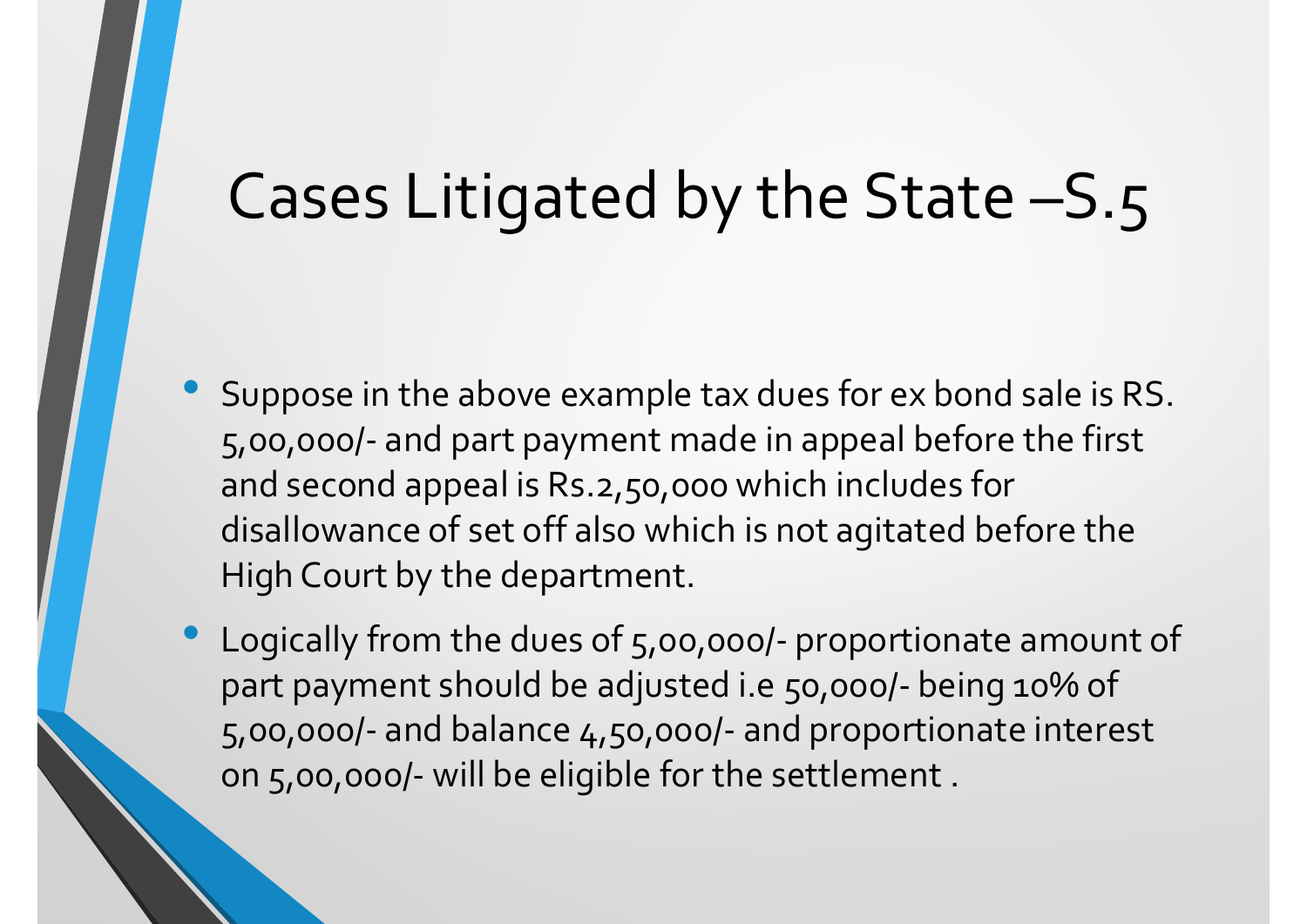- In some cases, the order of the tribunal decides refund which is also granted. Then, should amount of the disputed dues include the amount of refund or not?
- This needs to be clarified by the department.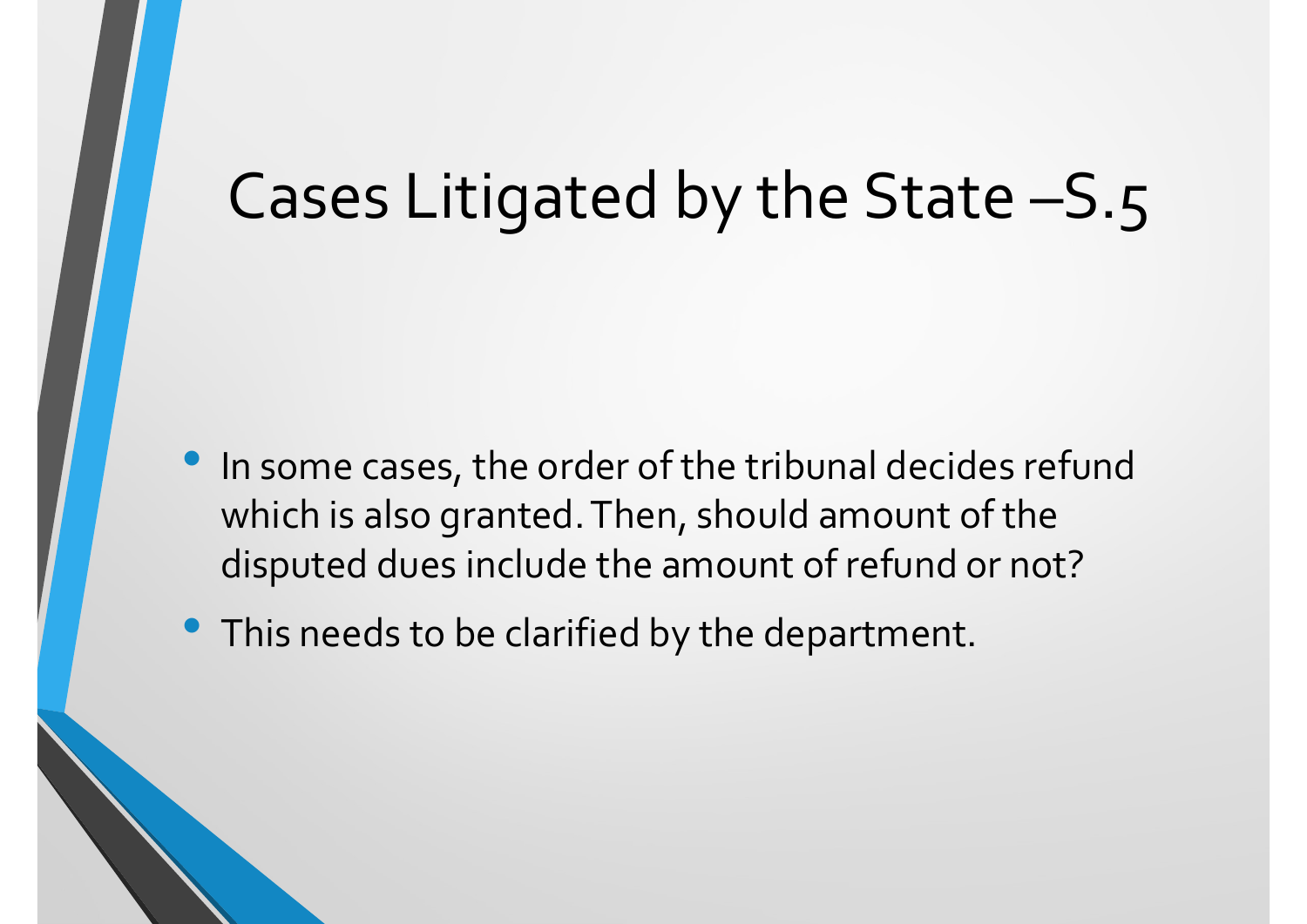Adjustment and determination of arrears of tax, interest, penalty or late Adjustment and determination of<br>arrears of tax, interest, penalty or late<br>fee, if any, eligible for settlement- S. 6.

- The amount of arrears of dues whether as per return , order or Vat Audit report dues needs to be calculated as on 31/03/2022.
- For this purpose, any payment made before 31/03/2022 is to be adjusted .
- It may be noted as clarified by the circular any amount tpaid under the period of scheme will be treated towards payment under the scheme except part payment made for filing appeal under the period of scheme. This needs to be apportioned as if it is paid before 31/03/2022.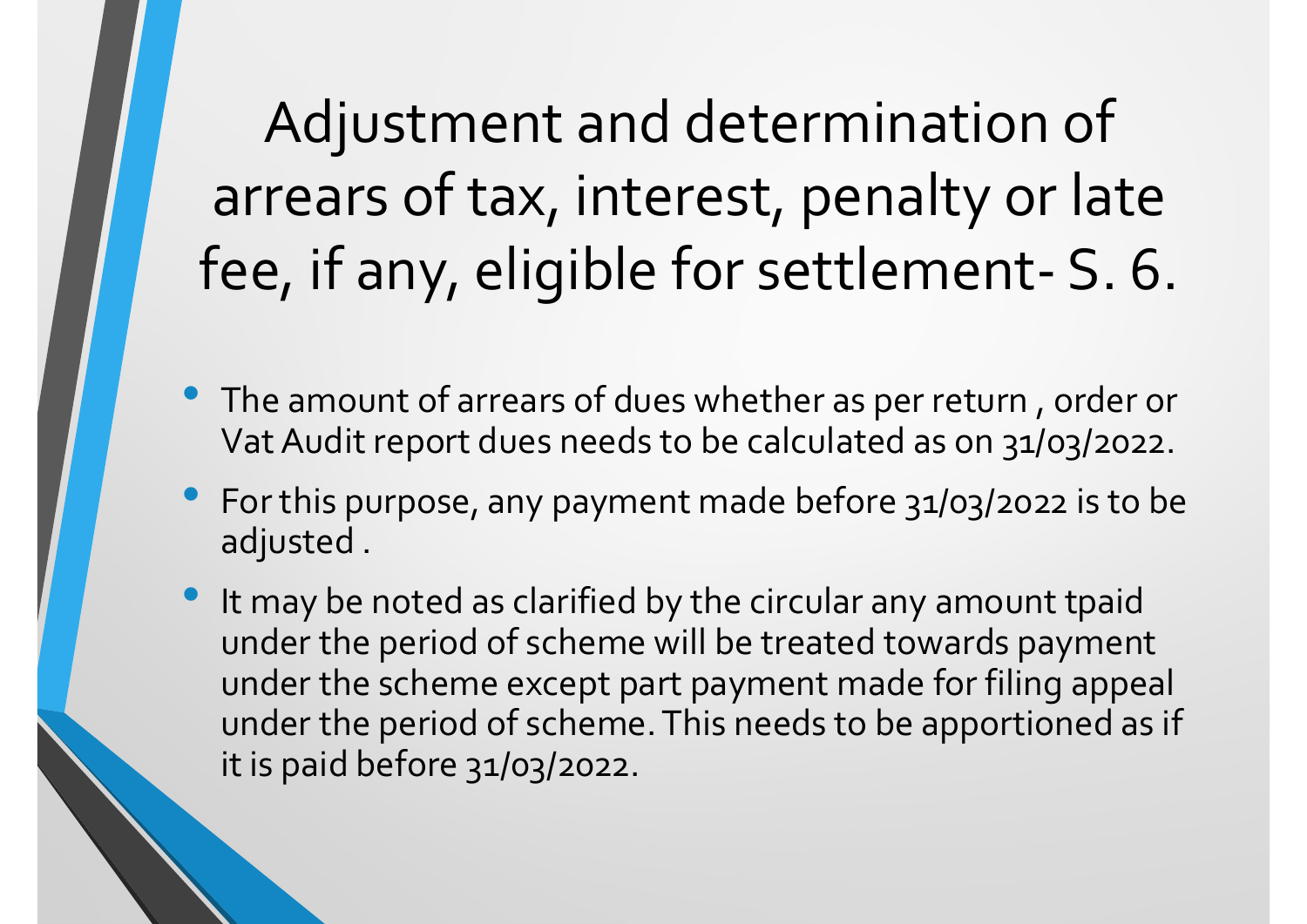Adjustment and determination of arrears of tax, interest, penalty or late Adjustment and determination of<br>arrears of tax, interest, penalty or late<br>fee, if any, eligible for settlement- S. 6

- For example, in case where assessment order is passed on 31/03/2021 for the period 2016-17 raising following demand;-
- Disallowance of set off 50,000
- Interest 25,000
- **Penalty** 5,000
- Total 80,000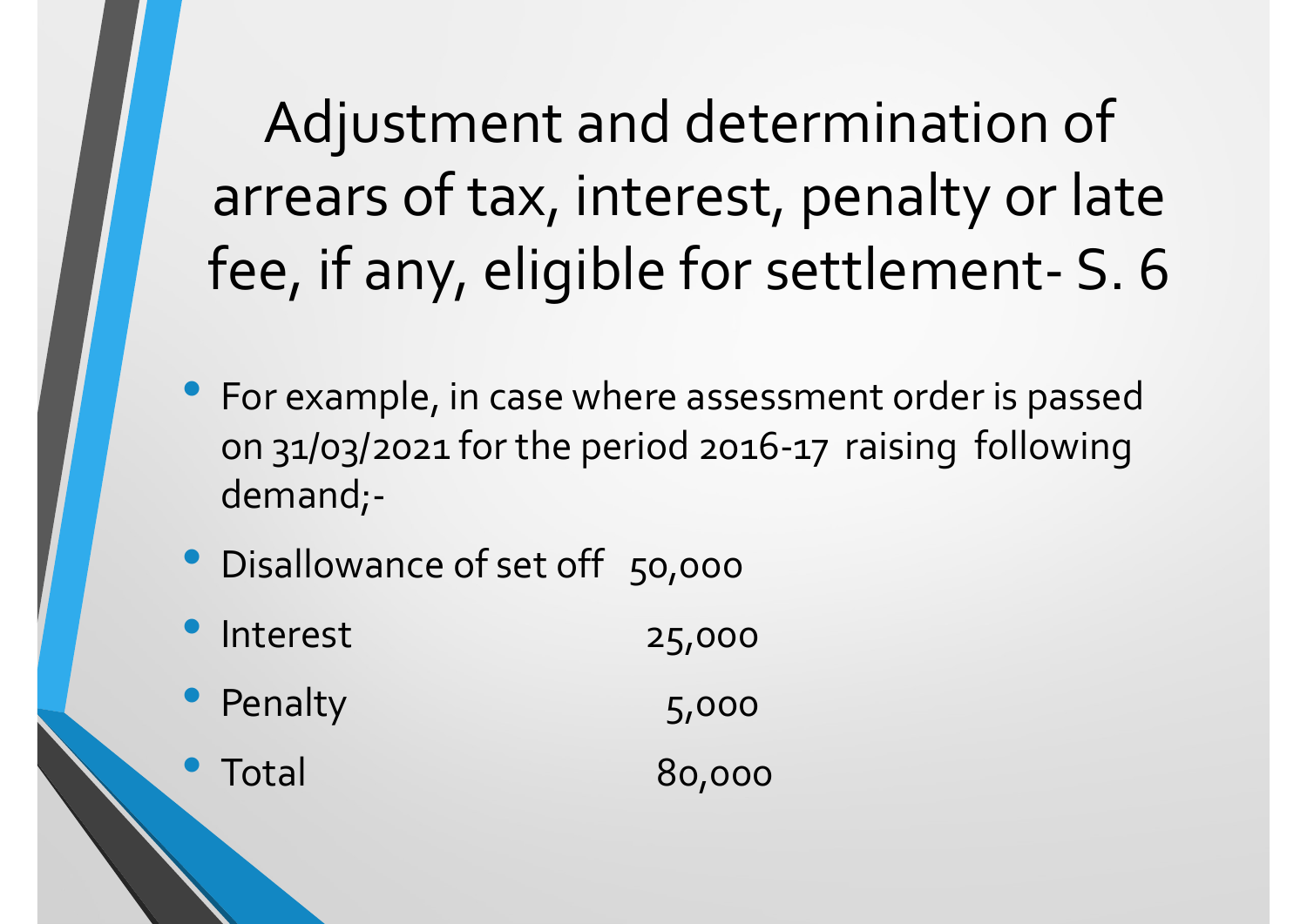Adjustment and determination of arrears of tax, interest, penalty or late Adjustment and determination of<br>arrears of tax, interest, penalty or late<br>fee, if any, eligible for settlement- S. 6<br>The department recovered 10,000 from the bank on 31/12/2021

- The department recovered 10,000 from the bank on 31/12/2021 and dealer made part payment of 5,000 for filing appeal. The total payment will be adjusted against the tax dues and<br>settlement will be available for following amount;-
- **Disputed Tax** 50,000
- Less Recovered
- By the department 10,000
- Less: paid in appeal 5,000
- Balance tax payable 35,000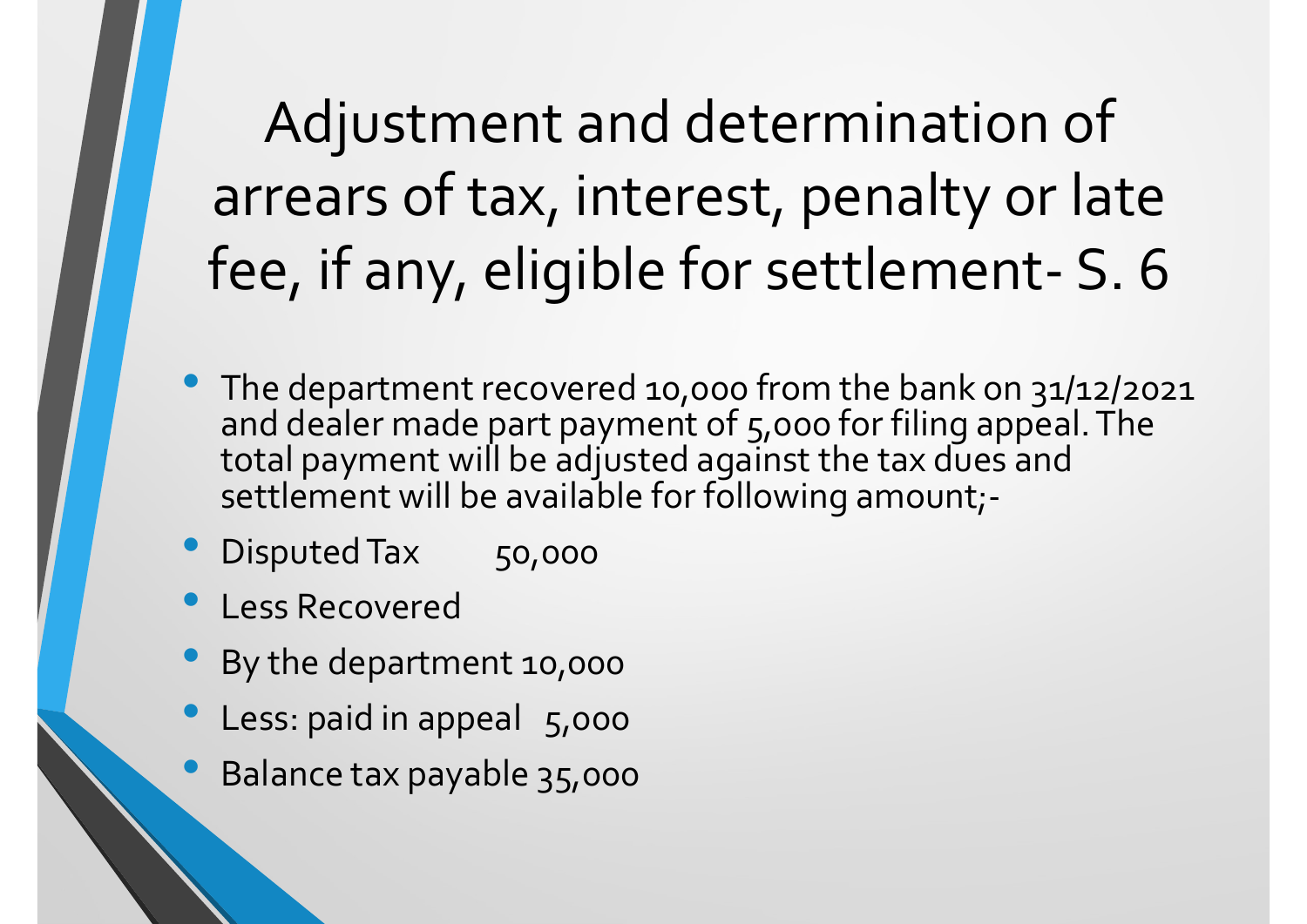Adjustment and determination of arrears of tax, interest, penalty or late Adjustment and determination of<br>arrears of tax, interest, penalty or late<br>fee, if any, eligible for settlement- S. 6<br>In above case if the amount of 5,000 is paid in the scheme

- In above case if the amount of  $5,000$  is paid in the scheme period say on02/04/2022 then it can be reduced from the amount payable under the scheme. **FEET THEFT COLLETTE SET AMOVE THE SET AMOVE AMONG A SET AMONG A SUMPTION SET AMONG A SUMPTION SET AMONG A SUMPTION CONTINUES AND A SUMPTION CONTINUES AND A SUMPTION CONTINUES A SUMPTION CONTINUES A SUMPTION CONTINUES AND**
- In above case the eligible sum is
- 35,000 tax +25,000 interest+5,000 penalty= Total 65,000
- 
- Less : Paid on 02/04/22 5,000
- **Balance Payable 8,000**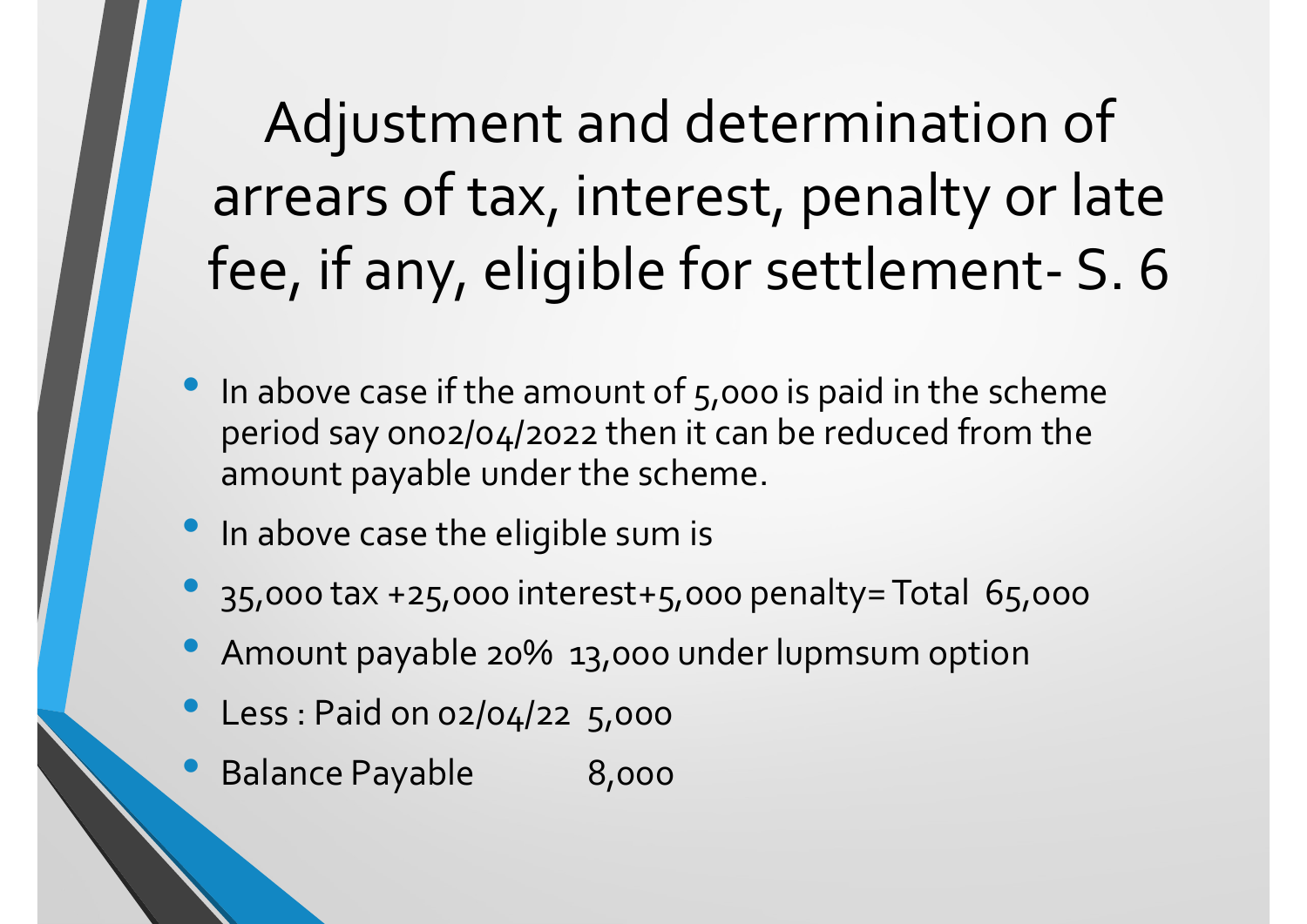Requisite Amount payable and Quantum of Amnesty-S.2(1)(l) and S. 8(1) (b)read with Annexure A and B. • Cuantum of Amnesty-S.2(1)(l) and S.<br>
8(1) (b)read with Annexure A and B.<br>
• The act provides following options for payment of the requisinem<br>
• One time Option – Applicable to all types of dues<br>
• Lumpsum Option – Paymen

- The act provides following options for payment of the requisite amount;-
- 
- QUANTUM OT AMNESTY-5.2(1)(I) and 5.<br>
8(1) (b)read with Annexure A and B.<br>
 The act provides following options for payment of the requisite<br>
 One time Option Applicable to all types of dues<br>
 Lumpsum Option Payment o only statutory dues less than 10 lakhs per order per act. Not applicable to returned or Vat audit report dues. • The act provides following options for payment of the requisite<br>
• One time Option – Applicable to all types of dues<br>
• Lumpsum Option – Payment of 20% on arrears – Applicable to<br>
only statutory dues less than 10 lakhs p
- exceeds Rs 50 lakhs per application per act.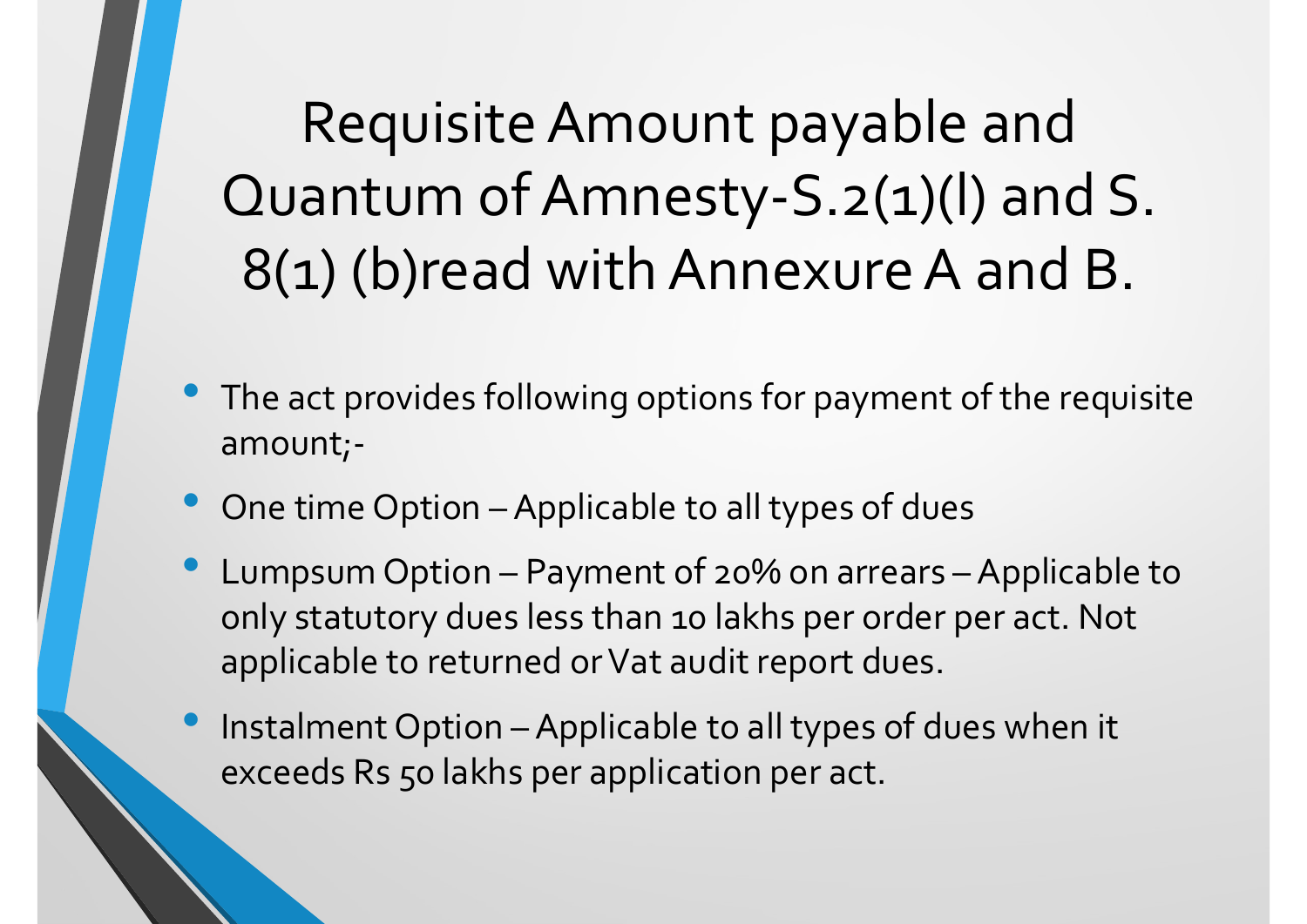Requisite Amount payable and Quantum of Amnesty-S.2(1)(l) and S. 8(1)(b)read with Annexure A and B

- If amount is paid short than required to pay, then the proportionate benefit will be granted.
- Please refer example no.1.d given in the trade circular dated 20/04/2022 at page 18.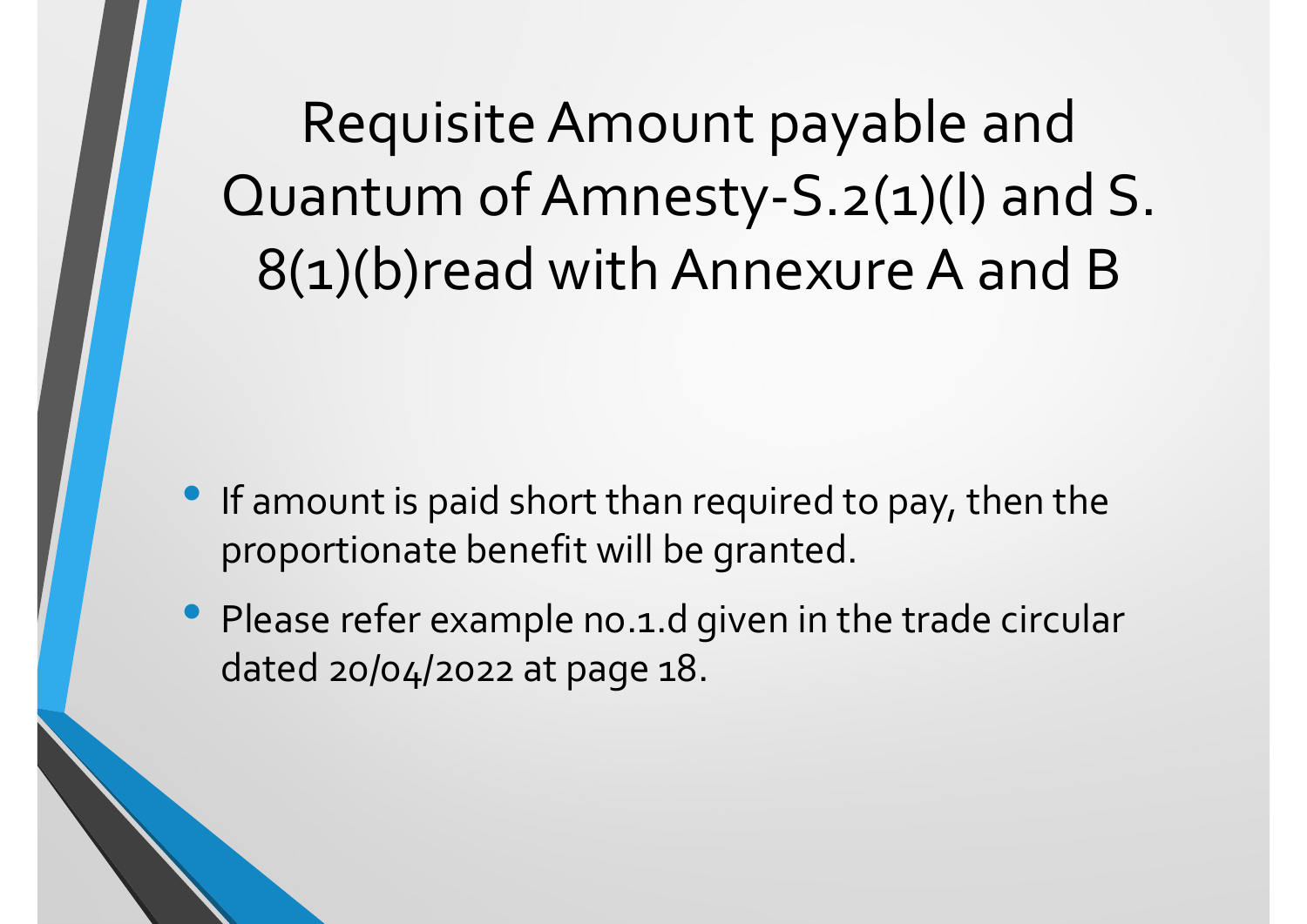#### Forms

- By order dated ---- the Commissioner has prescribed following forms;<br>• Form I- Application for statutory dues- online<br>• Form IA- Application for other dues- online • By order dated ---- the Commissioner has prescribed following forms;<br>• By order dated ---- the Commissioner has prescribed following forms;<br>• Form I- Application for other dues- online<br>• Form II- Application for withdraw • By order dated ---- the Commissioner has prescribed following forms;<br>• Form I- Application for statutory dues- online<br>• Form II- Application for other dues- online<br>• Form II- Application for withdrawal of appeal- to be f • By order dated ---- the Commissioner has prescribed following forms;<br>• Form I- Application for statutory dues- online<br>• Form II- Application for other dues- online<br>• Form II- Application for withdrawal of appeal- to be f • By order dated ---- the Commissioner has prescribed following forms;<br>• Form I- Application for statutory dues- online<br>• Form II- Application for other dues- online<br>• Form II- Application for withdrawal of appeal- to be f
- 
- 
- By order dated ---- the Commissioner has prescribed following<br>• Form I- Application for statutory dues- online<br>• Form IA- Application for other dues- online<br>• Form II- Application for withdrawal of appeal- to be filed ma • By order dated ---- the Commissioner has prescribed following form<br>• Form I- Application for statutory dues- online<br>• Form II- Application for other dues- online<br>• Form II- Application for withdrawal of appeal- to be fil
- 
- Form IV-Notice for Rectification of Mistake
- 
- 
- By order dated ---- the Commissioner has prescribed fol<br>• Form I- Application for statutory dues- online<br>• Form II- Application for other dues- online<br>• Form II- Application for withdrawal of appeal- to be filed<br>• Form I • Form I- Application for statutory dues- online<br>• Form IA- Application for other dues- online<br>• Form II- Application for withdrawal of appeal- to be fil<br>• Form III- Order of settlement or Rejection<br>• Form IV-Notice for Re
-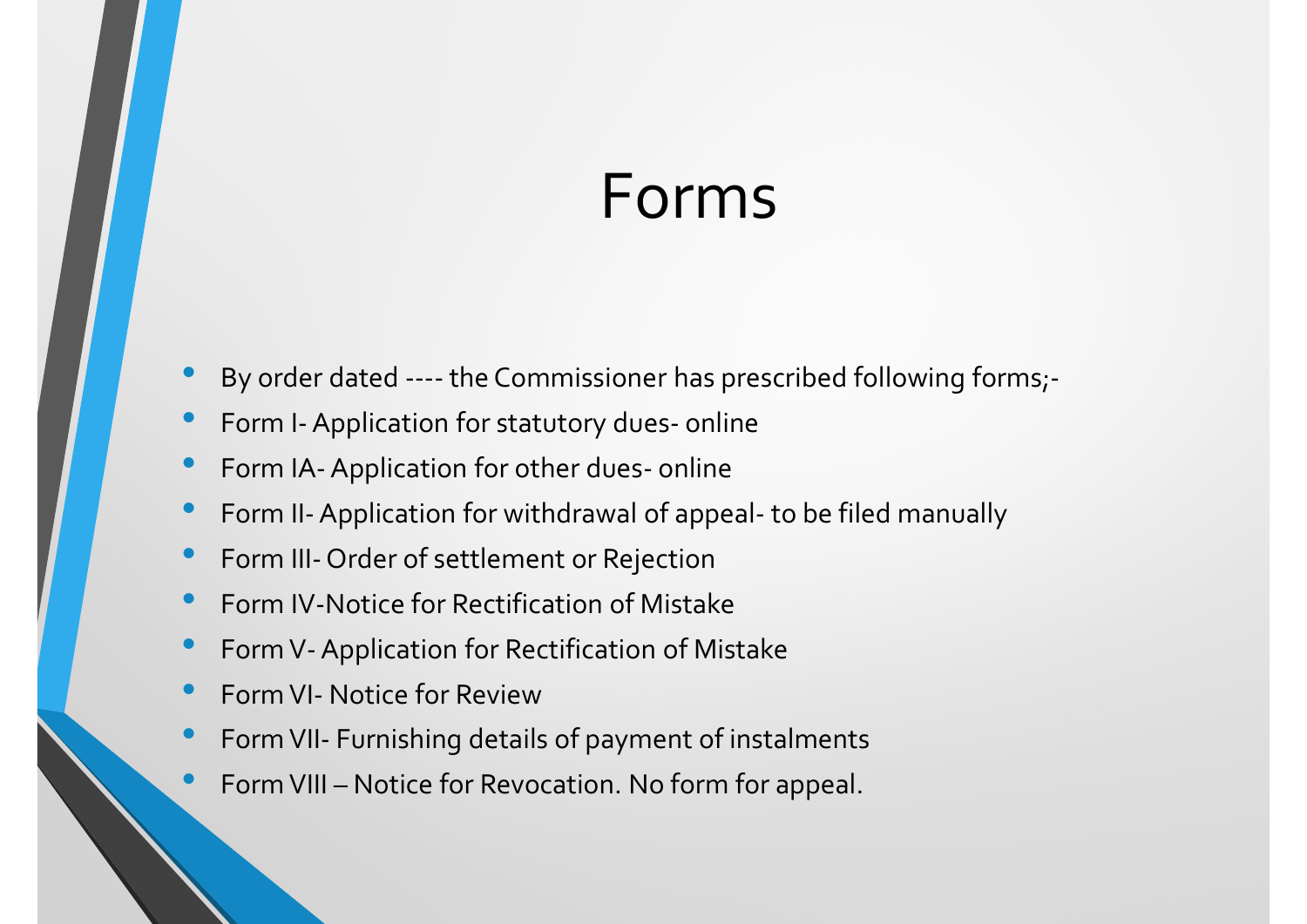- Application to be filed online depending upon the type of dues for which it is made.
- For that purpose, one has to login to the department site www.mahagst.gov.in.
- The list of desk officer is available on the site under 'what's new'.
- Each registered dealer has user id which TIN and password. If password is not available, then it can be obtained either under forgot password or application with PAN card to the department and password would be communicated on the registered email.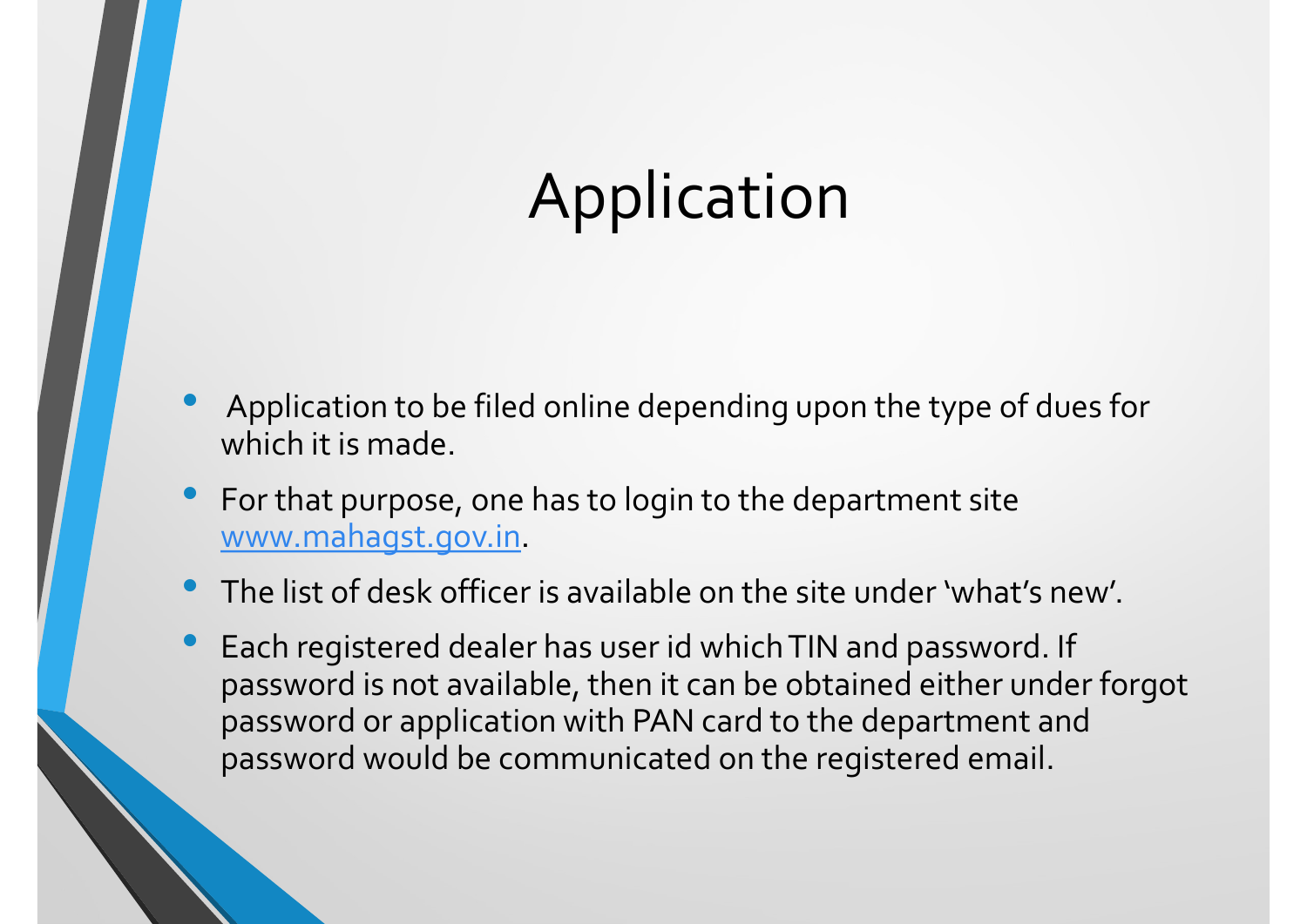- In case of application by any non -TIN holder, first he needs to create the profile with his PAN and then he will get Unique Identification Number (UIN) starting from 77 which shall be used for submission of the application and payment.
- The portal provides link for the application under the settlement Act which should be used for its submission.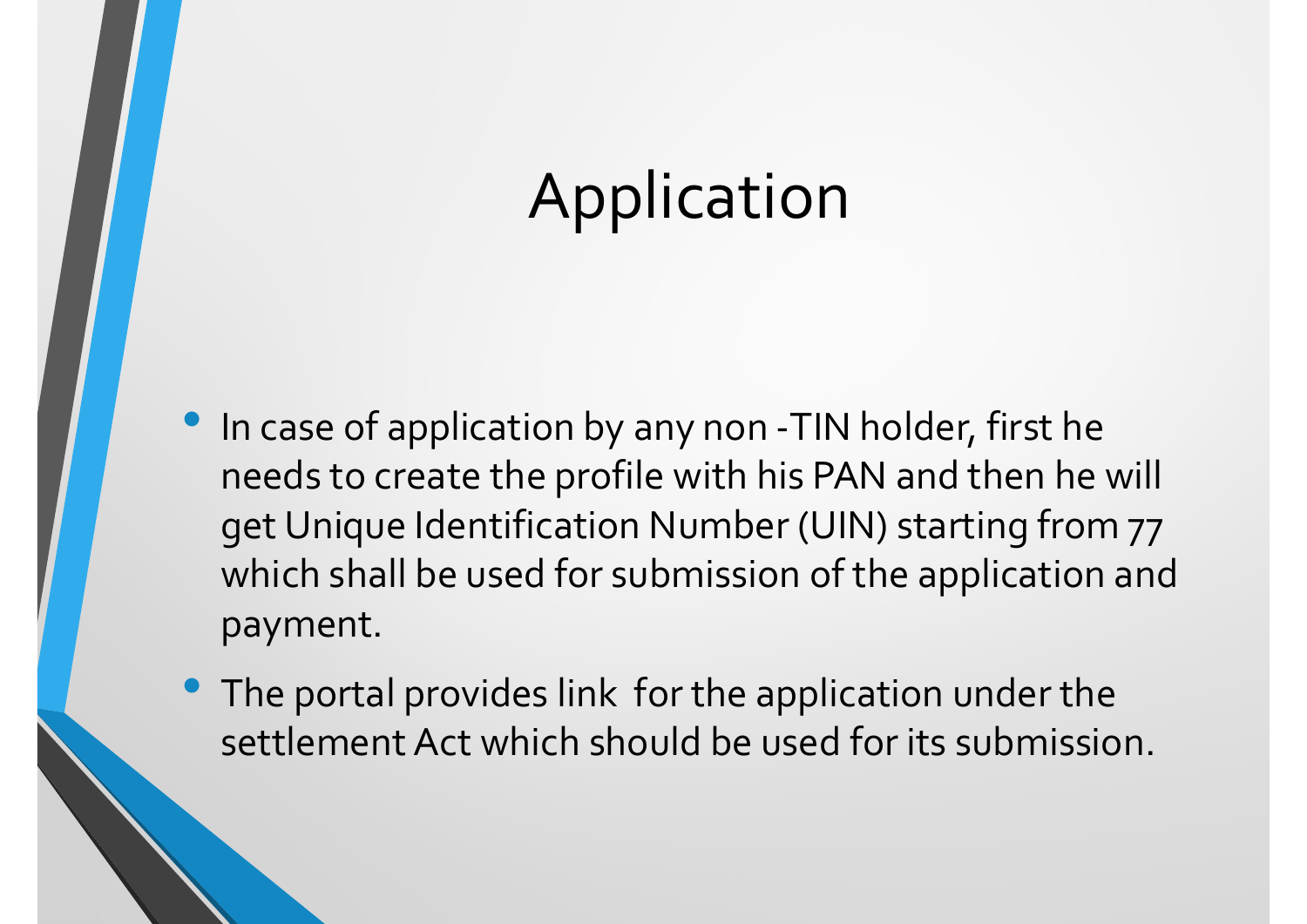- The form for application contains tab for selection of applicable options like one time payment , Lumpsum and Instalment which needs to be clicked. • The form for application contains tab for selection of applicable<br>options like one time payment , Lumpsum and Instalment which<br>needs to be clicked.<br>• The design of online form is sheet based i.e one sheet opens at a<br>time
- time which needs to be filled and validated then next sheet opens.
- Upon making payment and filling the required details for dues as per order, return etc, tax paid details before 31/03/2022, details of dues , amount payable and waiver as well as details of payment under the scheme, form will be ready for up loading.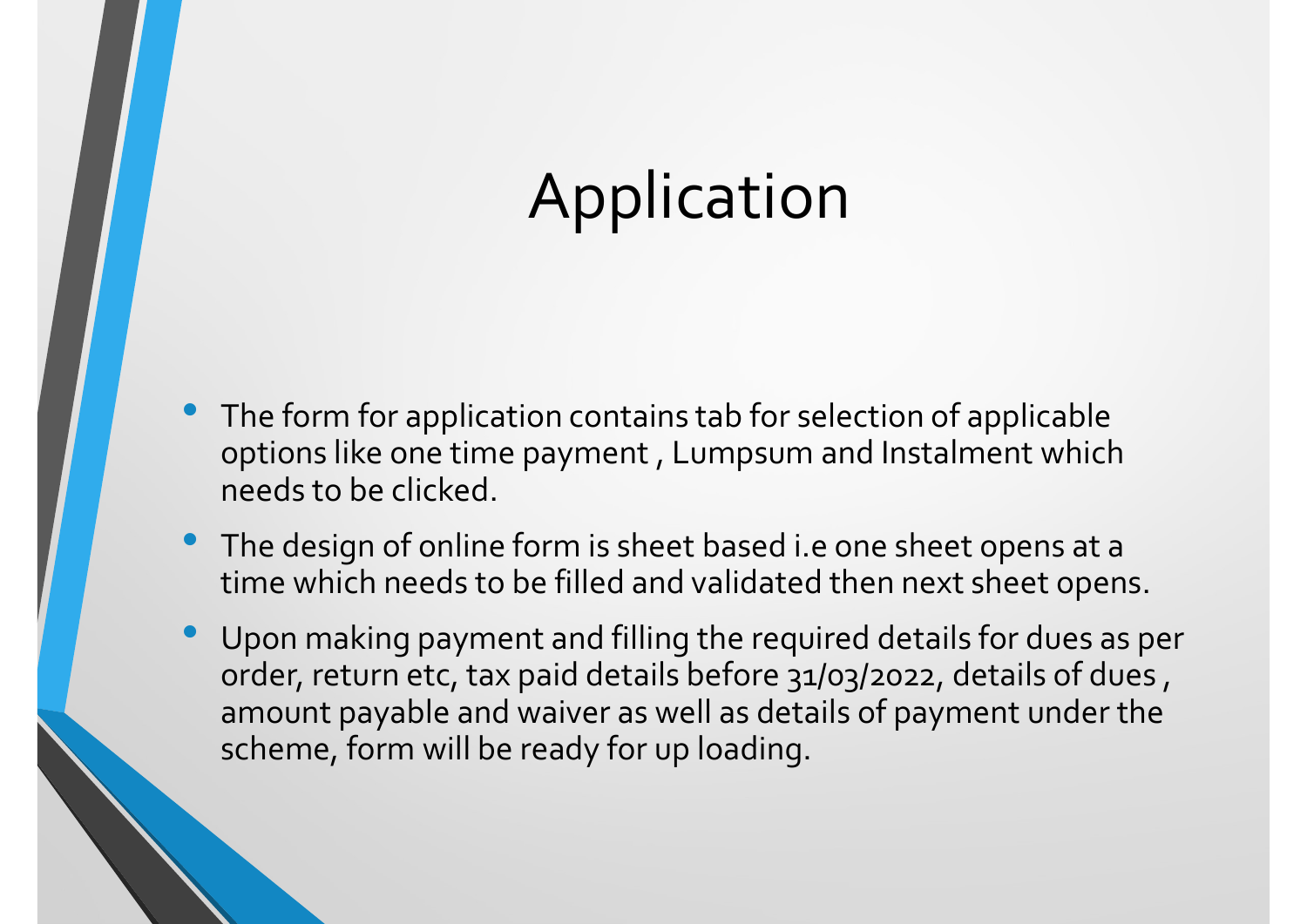- Following documents need to be attached online with the form;-
- Copy of order for statutory order or Returned or the copy of Vat audit report as the case may be
- Original Order of withdrawal of appeal or Copy of acknowledgement of withdrawal of appeal
- Copies of self certified paid challans for the period before 31/03/22 and also paid under the Scheme.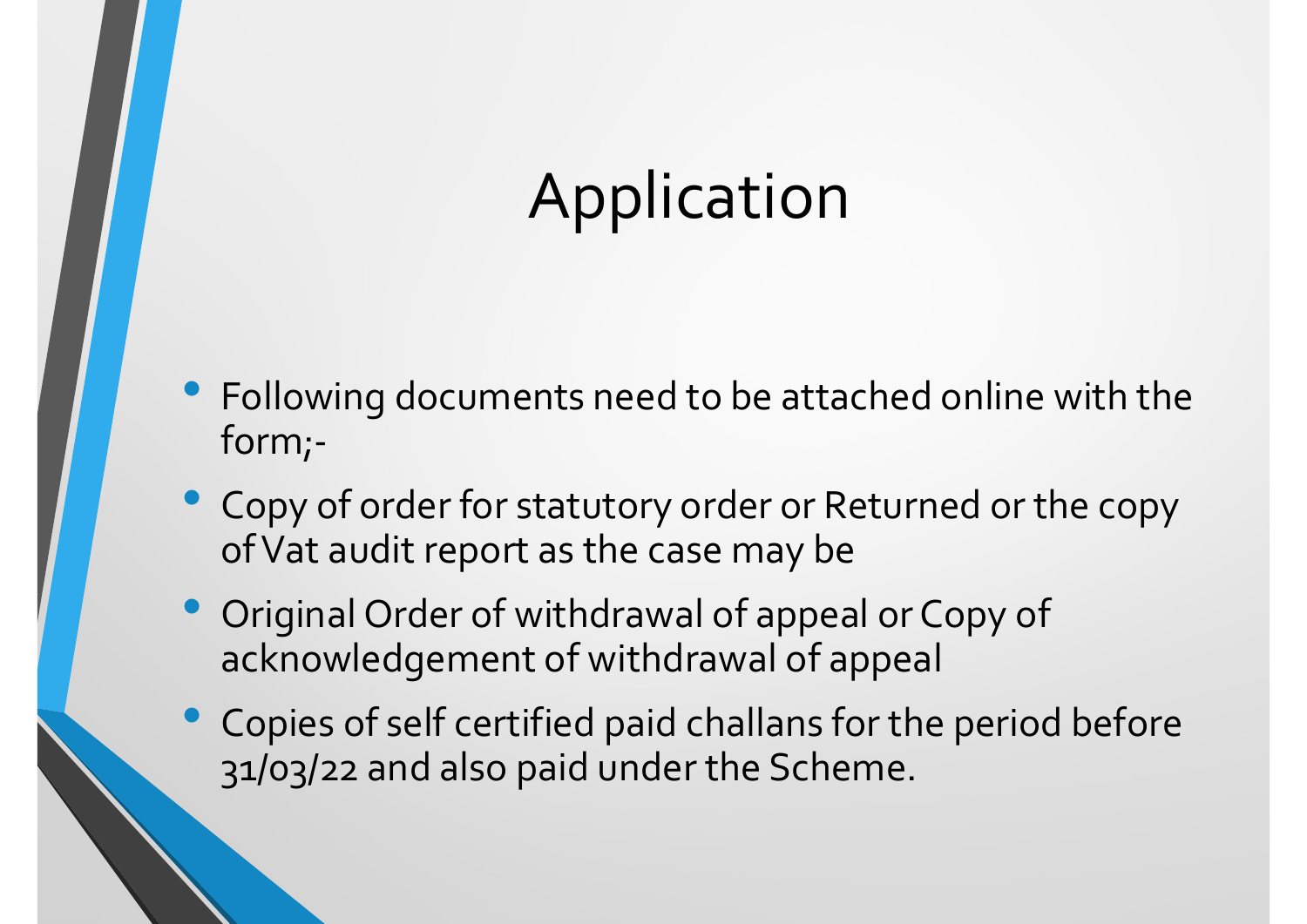#### Payment

- The portal provides for the link for the payment under the scheme and payment to be made through it.
- The challan contains Documents id below it and last digit refers S1 and S 2 which denotes payment made against the statutory order or returned dues respectively.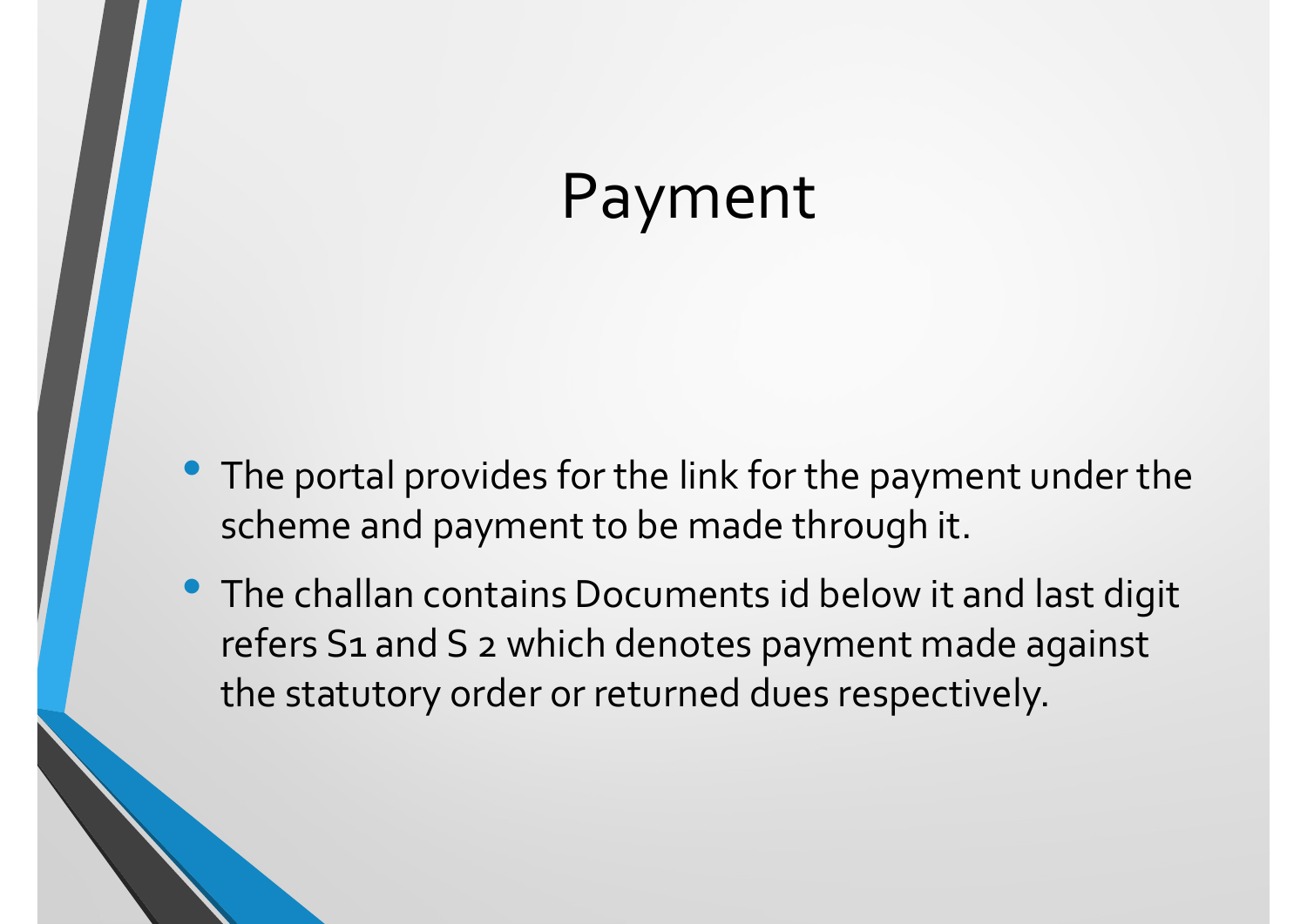# Useful Links

- e-forms for making an application under Amnesty 2022 a) Form-I-V-1.0.001 (Application for Statutory Order dues)<br><u>https://mahagst.gov.in/sites/default/files/forms/FORM-I-Version-1.0.001.zip</u>
- b) Form-IA-V-1.0.001 (Application for return/revised return dues, dues as per Form-704 etc. (Other than Statutory Order dues)<br>https://mahagst.gov.in/sites/default/files/forms/FORM-IA-Version-1.0.001...
- 2) Manuals and Procedures<br>a) User manual for online application filling under Amnesty scheme 2022 https://mahagst.gov.in/sites/default/files/manuals/USER%20MANUAL%20FOR%2...
- b) User manual for Profile creation of Non TIN Holder
- https://mahagst.gov.in/sites/default/files/manuals/1.3%20USER%20MANUAL%2...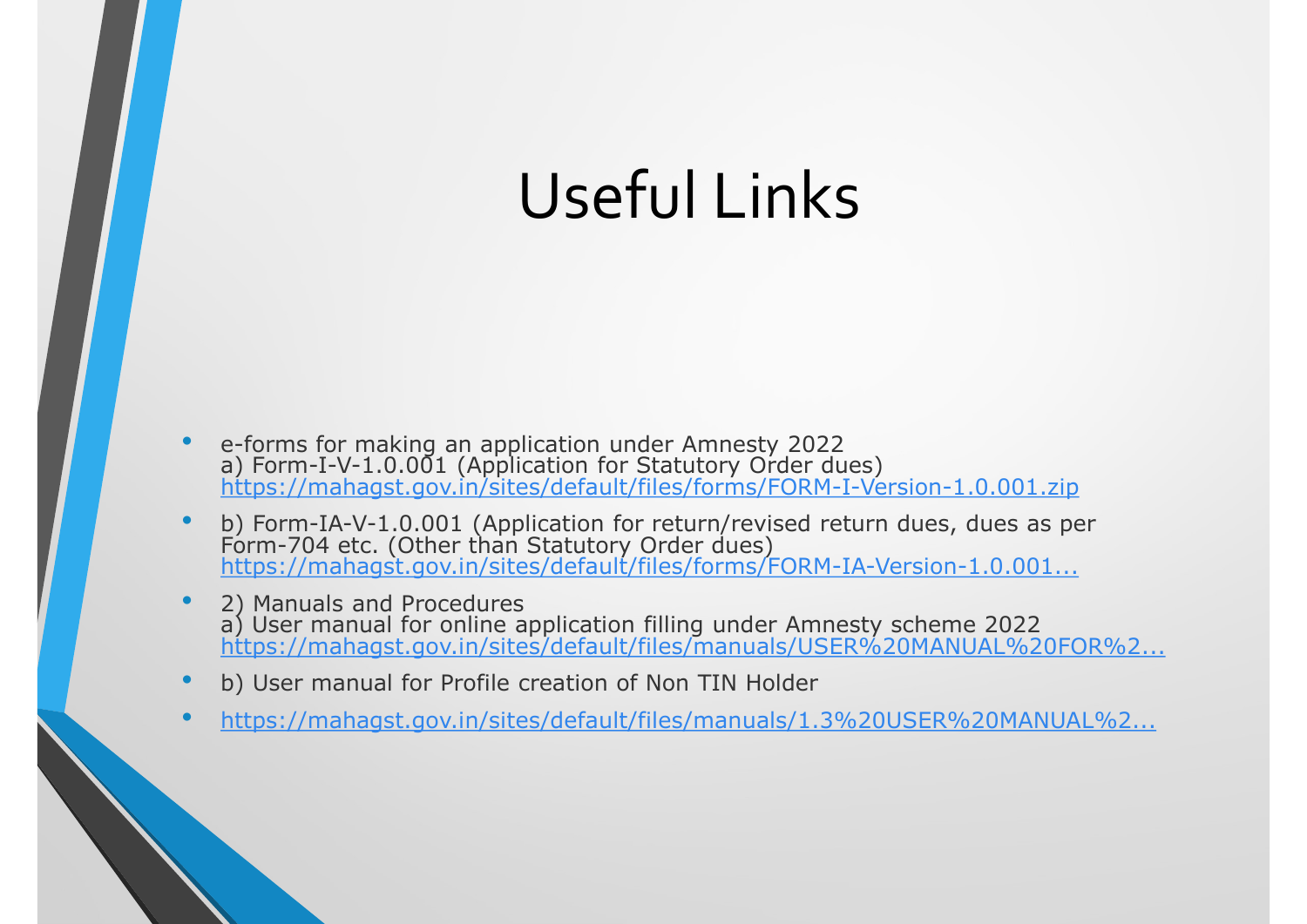# Useful Links

- 3) FAQ Regarding Filing of Amnesty 2022 Application and Uploading
- https://mahagst.gov.in/sites/default/files/manuals/FAQ%20REGARDING% 20FIL...
- **USEFULLINKS<br>
 3) FAQ Regarding Filing of Amnesty\_2022 Application an<br>
 https://mahagst.gov.in/sites/default/files/manuals/FAQ%<br>
 20FIL...<br>
 4) e- payment for Amnesty 2022<br>
https://eservices.mahagst.gov.in/mstd/ampayme** 4) e- payment for Amnesty 2022<br>https://eservices.mahagst.gov.in/mstd/ampayment/index.html?\_ga=2.165 4193... 3) FAQ Regarding Filing of Amnesty\_2022 Applicatio<br>
https://mahagst.gov.in/sites/default/files/manuals/F<br>
20FIL...<br>
4) e- payment for Amnesty 2022<br>
https://eservices.mahagst.gov.in/mstd/ampayment/<br>
4193...<br>
5) Uploading th
- 5) Uploading the Amnesty application via dealer's portal https://eservices.mahagst.gov.in/mstd/dealer/login
- 6) For further assistance on Amnesty Scheme -2022 you can email your query on Email ID
- Email Id-helpdeskamnesty2022@gmail.com or call on 022